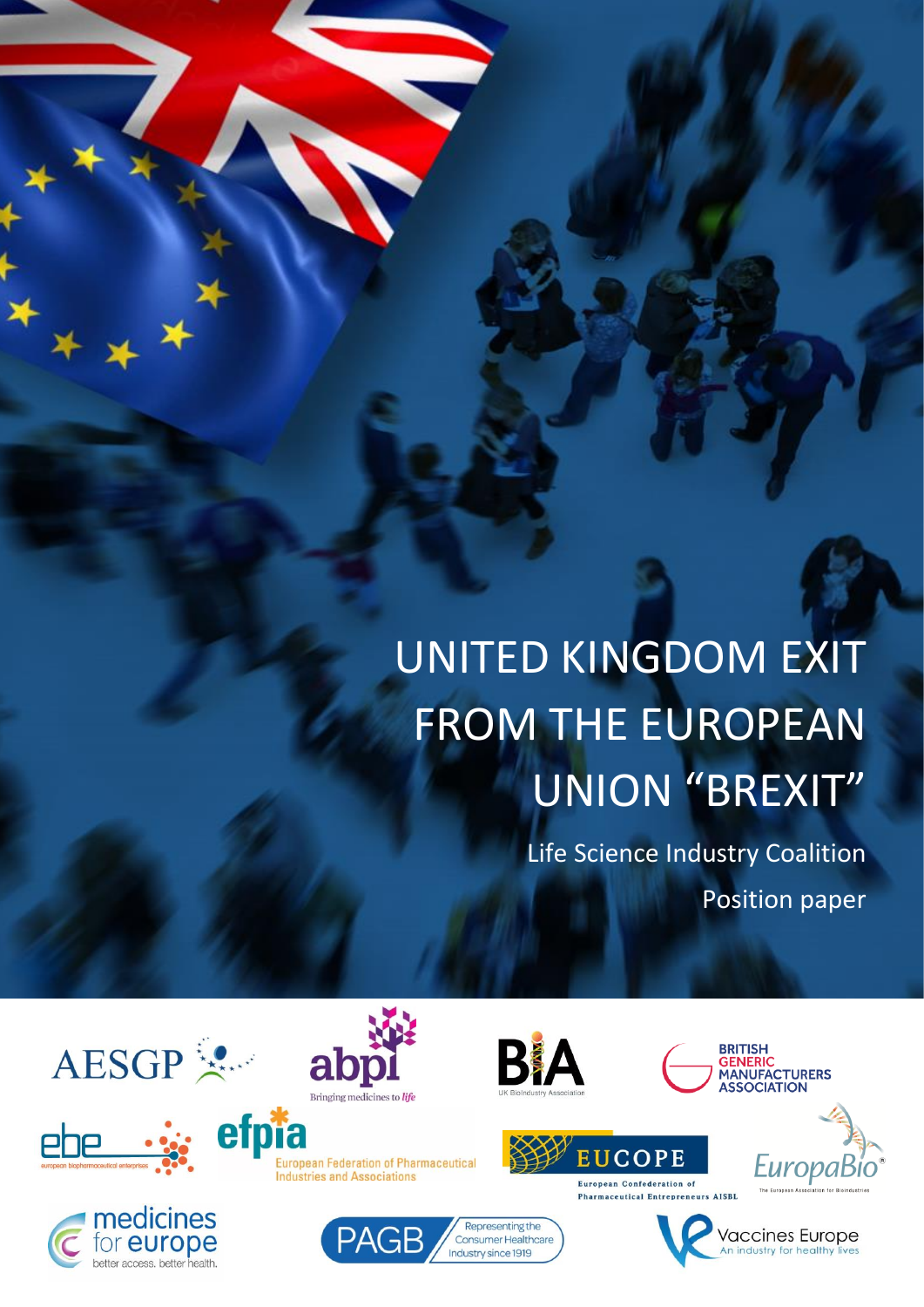

# **Contents**

| Τ.   |                                                                                                              |  |
|------|--------------------------------------------------------------------------------------------------------------|--|
|      |                                                                                                              |  |
|      | Changes in the process of UK withdrawal from the EU should not affect the supply of medicines for patients 4 |  |
|      |                                                                                                              |  |
|      |                                                                                                              |  |
|      |                                                                                                              |  |
|      |                                                                                                              |  |
| Ш.   |                                                                                                              |  |
|      |                                                                                                              |  |
|      |                                                                                                              |  |
|      |                                                                                                              |  |
| III. | Manufacturing and supply, regulatory, clinical trials and pharmacovigilance and proposed solutions10         |  |
|      |                                                                                                              |  |
|      |                                                                                                              |  |
|      |                                                                                                              |  |
|      |                                                                                                              |  |
|      |                                                                                                              |  |
|      |                                                                                                              |  |
|      |                                                                                                              |  |
|      |                                                                                                              |  |
|      |                                                                                                              |  |
|      |                                                                                                              |  |
|      |                                                                                                              |  |
| IV.  |                                                                                                              |  |
|      |                                                                                                              |  |
|      |                                                                                                              |  |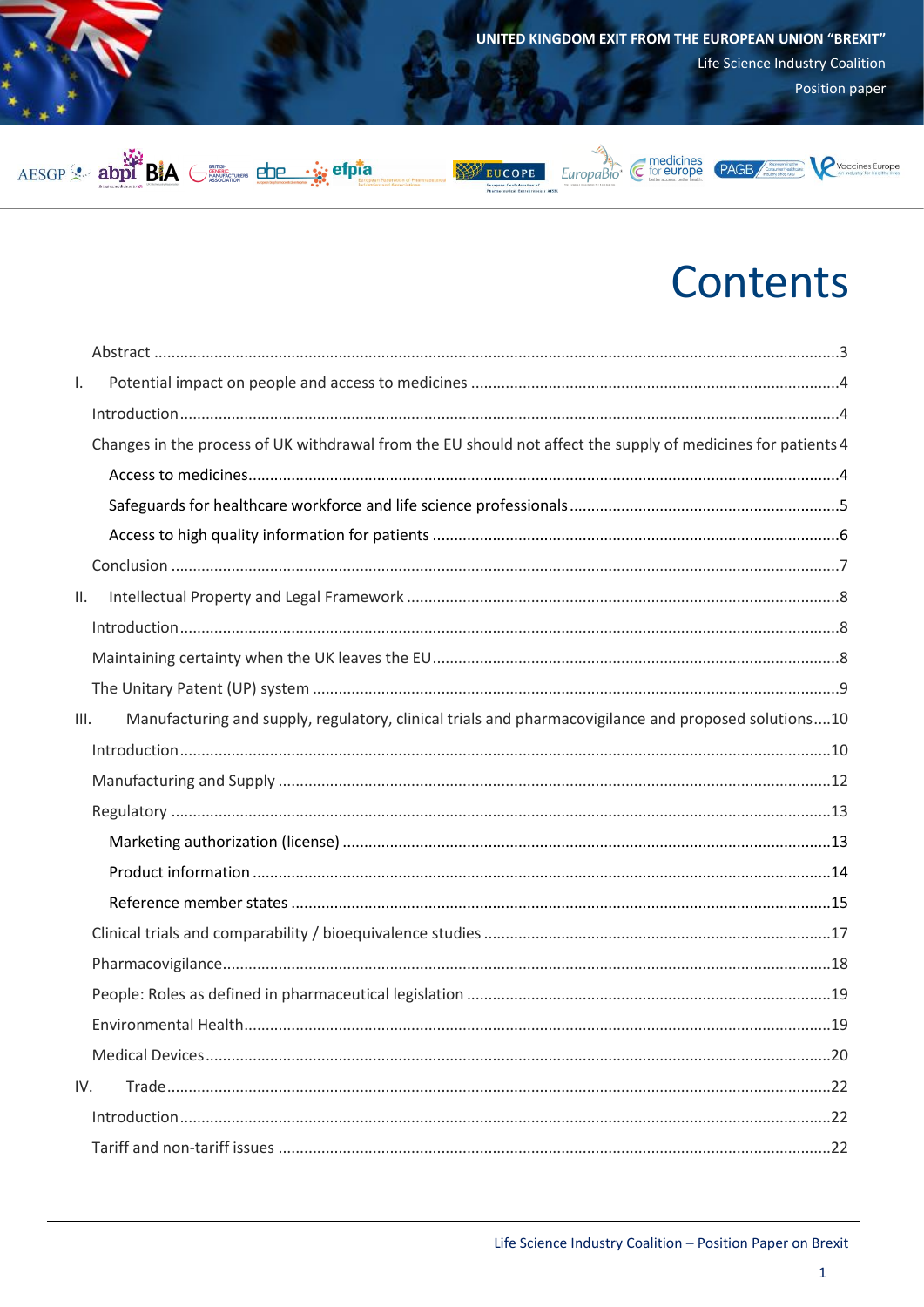



**SAY EUCOPE** 





Vaccines Europe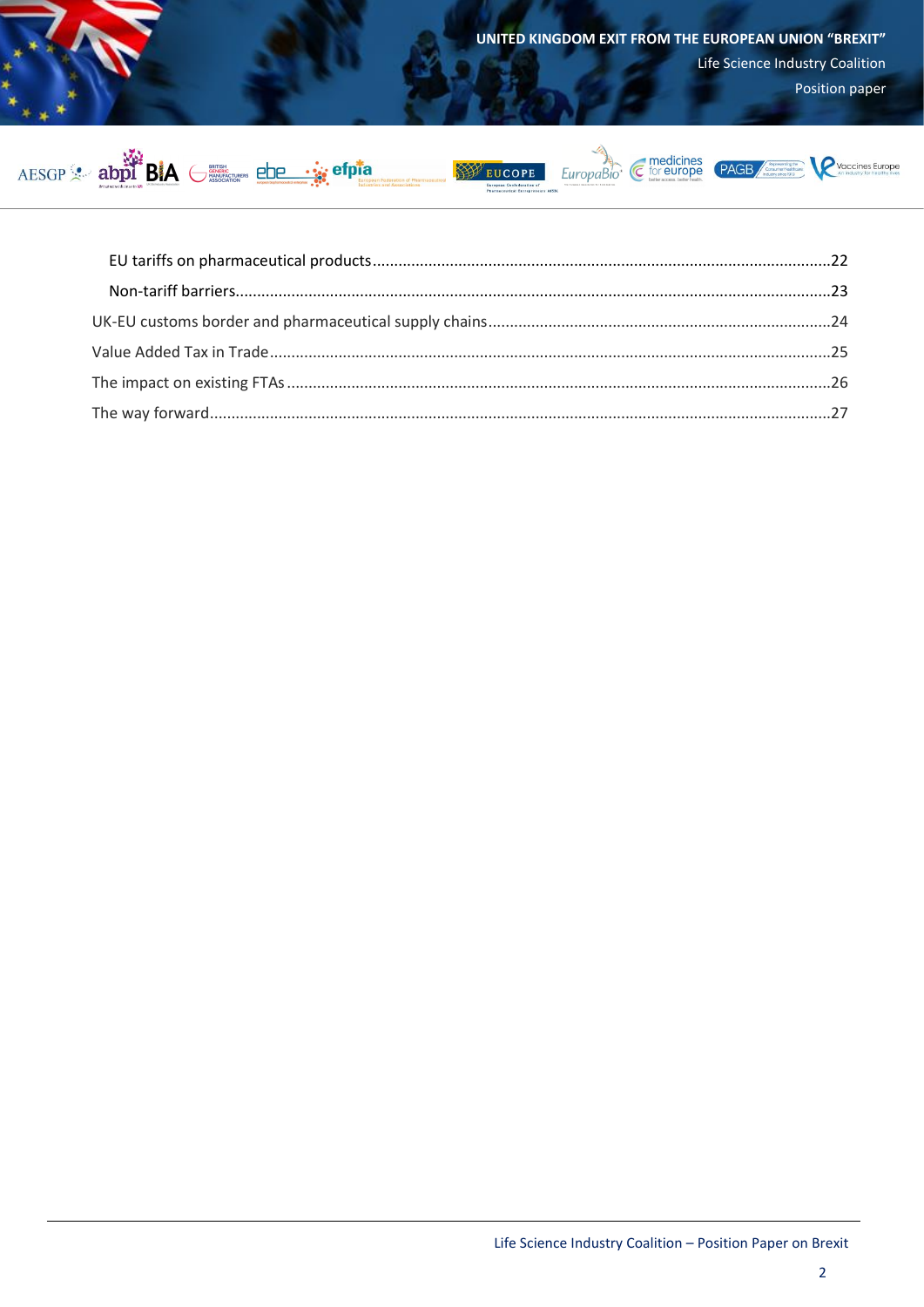

## <span id="page-3-0"></span>Abstract

**The life science industry is** highly integrated across Europe and regulated under EU law through a sophisticated system of legal and regulatory arrangements involving EU Institutions, Member States and national competent authorities.

The products of the human life science sector are unique. Access to medicines support patients in the UK and across the EU to live longer and more productive lives. The UK leaving the European Union presents a significant challenge to the way that medicines are developed, trialled, regulated and supplied to patients, which may have a direct impact on patient health. It is critical that negotiators understand this challenge, and prioritise patients in the Article 50 negotiations. The objective of this **joint paper** is to present a common UK-EU life science position on key challenges that lie ahead in the Brexit negotiations and proposed solutions to safeguard public health.

The paper covers four areas:

- People and Patients;
- Intellectual property and legal framework;
- Regulation;
- Trade and supply.

Life science priorities should cover the following:

- **Prioritising patients in second phase of Article 50 negotiations.** Patient access to medicines must be a primary consideration for phase two of the Article 50 negotiations.
- **People.** The life sciences workforce, including their families and spouses, should be protected by a solid citizens' rights agreement.
- **Intellectual property.** Provided the UK remains in the single market or in a new legal arrangement with the EU based on consistency of regulatory frameworks, the EU and the UK IP systems should remain aligned in order to avoid uncertainties for industry.
- **Regulatory cooperation.** Close cooperation in the regulation of medicines, including mutual recognition of regulatory activities and quality testing, is essential in ensuring that patients in the EU and the UK can continue to access medicines.
- **Trade.** Trade between the UK and EU must ensure that medicines are able to continue to move between both regions, ensuring that both UK and EU patients can continue to access medicines.
- **Transition period.** A period of transition beyond March 2019 will be critical to ensuring that companies, national competent authorities and the EMA can deliver the necessary changes so that patients can continue to access their medicines after the UK leaves the EU.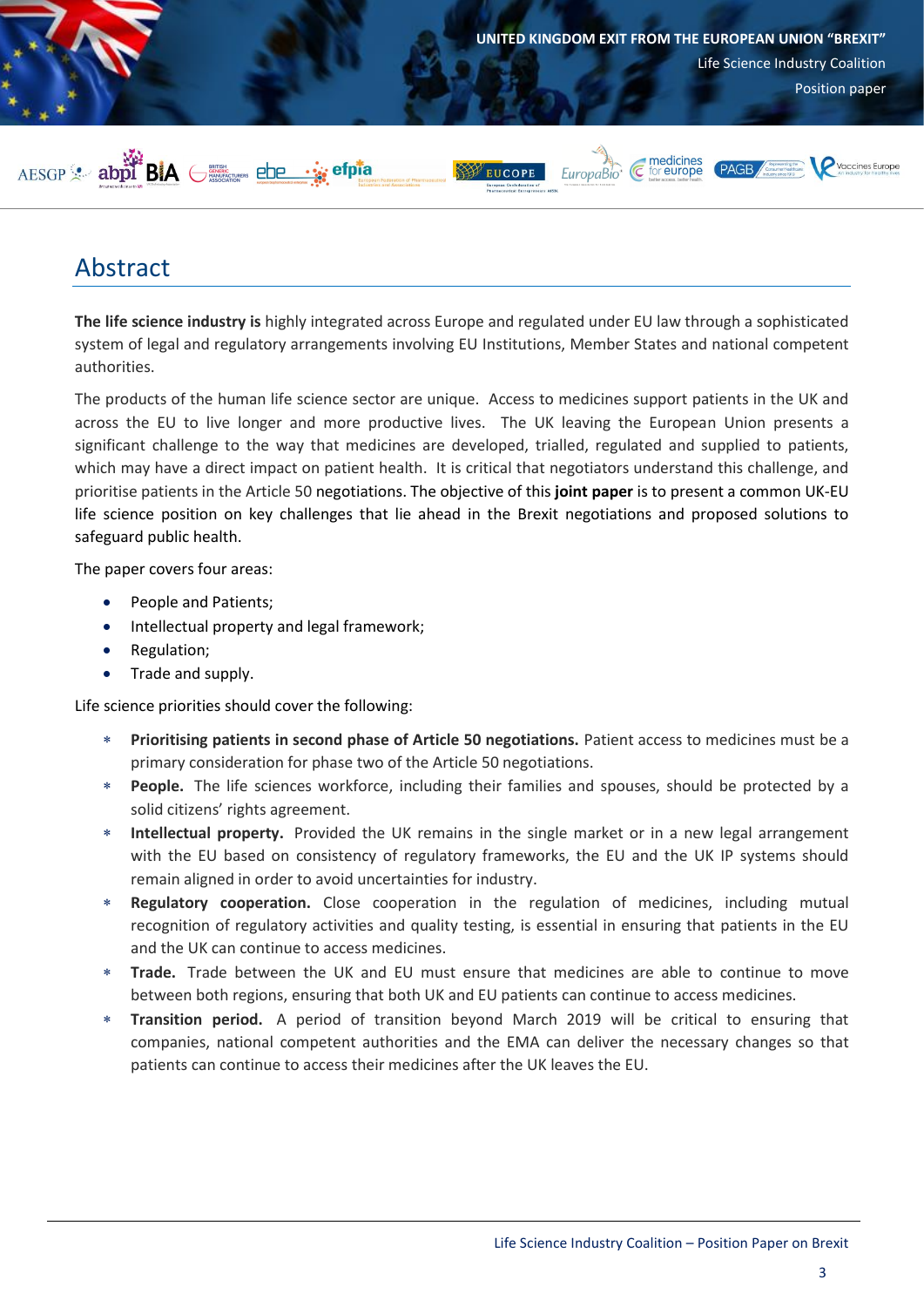

# <span id="page-4-0"></span>I. Potential impact on people and access to medicines

## <span id="page-4-1"></span>Introduction

Medicines are able to reach patients thanks to the legal and regulatory cooperation between numerous stakeholders in the UK and the EU, guided by the relevant EU legislation on pharmaceuticals. This cooperation has significantly reduced the regulatory and approval process for national authorities and ensured access to safe medicines for patients.

This life science industry coalition is fully committed to working with European and national regulators to meet and maintain Europe's stringent regulatory standards and to promote these standards globally. Millions of European patients today have benefited from better access to gold standard therapies as a result of comprehensive collaboration between national authorities in the EU member states and the European Medicines Agency.

This paper outlines the potential implications of the UK's prospective withdrawal from the EU, focusing on implications for people. Given the uncertainty in this area, as well as the urgent need to safeguard patient access to medicines, this life science industry coalition urges negotiators to address these issues expeditiously, to ensure patients, companies and regulators have time to adequately prepare and adapt, ensuring that access to these critical medicines is not disrupted or compromised.

# <span id="page-4-2"></span>Changes in the process of UK withdrawal from the EU should not affect the supply of medicines for patients

### <span id="page-4-3"></span>Access to medicines

Securing patient access to medicines should be paramount when negotiating cooperation arrangements for pharmaceuticals between the EU and the UK. Safeguards should be put in place to ensure certainty in the supply of safe and quality medicines for patients for existing medicines and ensure timely access to new medicines. Patients should not suffer any disruption in the provision of their medicines as a result of the negotiations or future agreement between the UK and EU.

This has wide ranging implications, from scientific research, manufacturing processes, development of medicines including participation in clinical trials, and trade. Trade barriers, for example, could lead to a delay or shortage of supply of medicines for patients, thus causing a disruption in their treatment and potential risk to public health as may be the case for vaccines and antibiotics. Shortages of supply will increase costs both to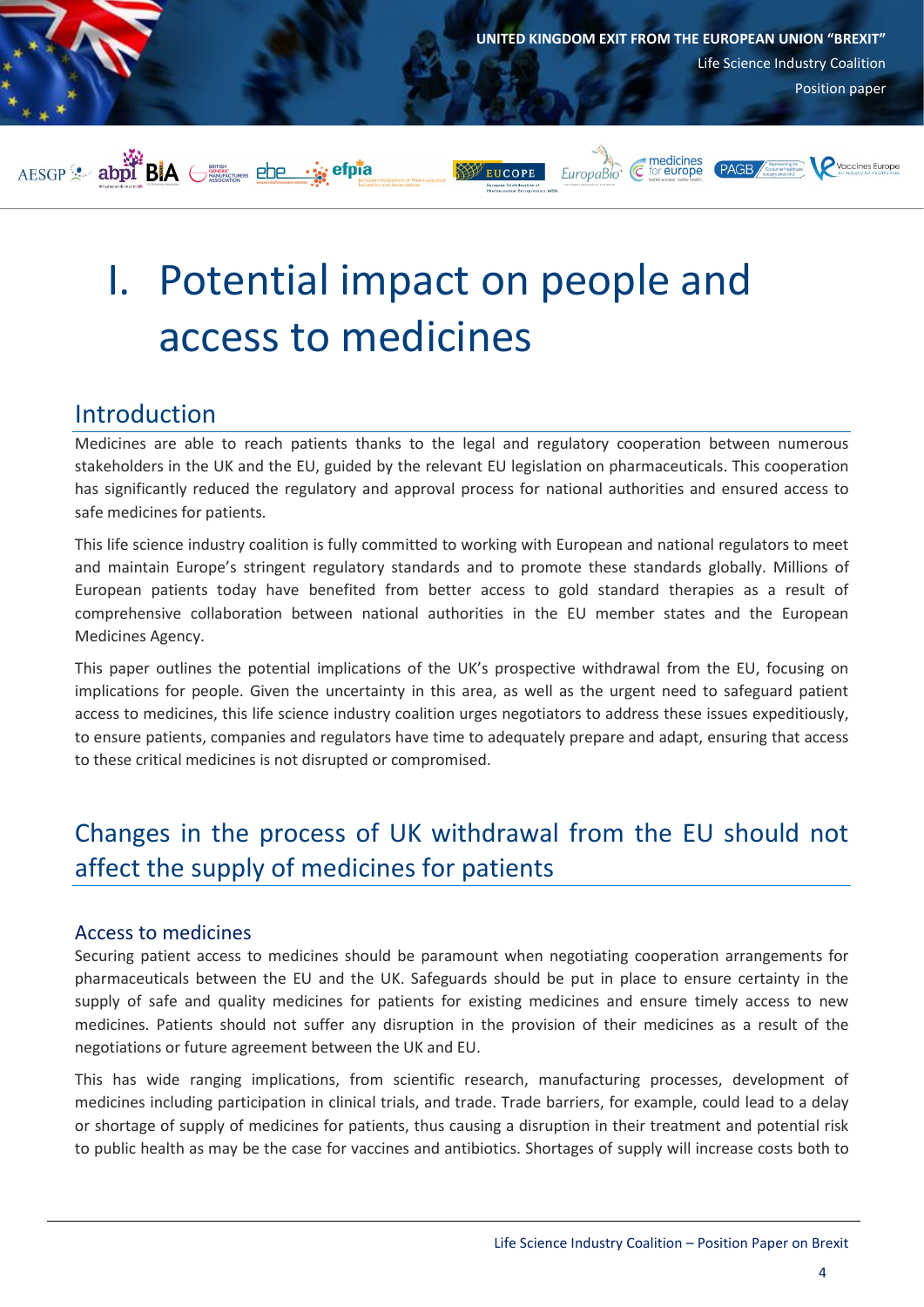

the patients and costs to Governmental Health Budgets both in the UK and EU Member States. In the case of an unorderly withdrawal there is a risk that all goods due to be moved between the UK and EU could be held either at border checks, in warehouses or manufacturing sites and/or be subject to extensive retesting requirements. The time and costs associated with technical transfer of test methods required to retest medicines within the supply chain will drive up the cost of medicines and cause potential delay in the availability of medicines for patients. Substantial delays in the supply chain would have an adverse effect on essential medicines with a limited shelf life (e.g. radio pharmaceuticals).

This could lead to a severe disruption of companies' supply chains, which would lead to potential supply disruptions of life-saving medicines. Due to the long co-operation between the UK and EU member states inspecting bodies there should be an immediate recognition of equivalent Good Manufacturing Practice (GMP) standards applied and therefore no requirement to retest product crossing the borders between UK and the rest of Europe.

#### **Life science industry coalition ask**

The life science industry coalition calls for an agreement which would facilitate a sure and certain supply of medicines for patients by underlining a maximum level of cooperation on pharmaceutical regulation and cooperation in a future UK and EU agreement. Citizens have the right to expect to receive speedily the safest possible medicines.

#### <span id="page-5-0"></span>Safeguards for healthcare workforce and life science professionals

Healthcare provision in the UK across the spectrum includes professionals from EU countries. Brain circulation between the UK and EU27 is mutually beneficial and should continue. EU migrants make up a significant proportion of life science staff in the UK, often in roles that are highly specialised, and where expertise may be limited. According to the English Health Service's Electronic Staff Record, 55,000 out of the 1.2 million staff in the English NHS are citizens of other EU countries<sup>1</sup>. This includes doctors, nurses, pharmacists, paramedics, and care and support staff as well as highly specialised professions such as medical researchers, pharmacovigilance experts and qualified persons. The spouses and families of workers equally need to be able to work in their chosen profession both in the UK and EU27.

EU migrants make a significant contribution to life sciences in the UK, including research and development, manufacturing and distribution. A potential cessation in the rights of these professionals to work in the UK may cause a staffing crisis within the NHS and lead to disruption in the life science sector more broadly, leading to longer waiting times for patients. Equally, the UK is a key contributor of the European life sciences ecosystem. The UK contributes to life science internationally including leading universities, a developed technology transfer system, funds to support the commercialisation of science and institutes and research charities.

 $\overline{a}$ 

<sup>1</sup> <http://www.electronicstaffrecord.nhs.uk/>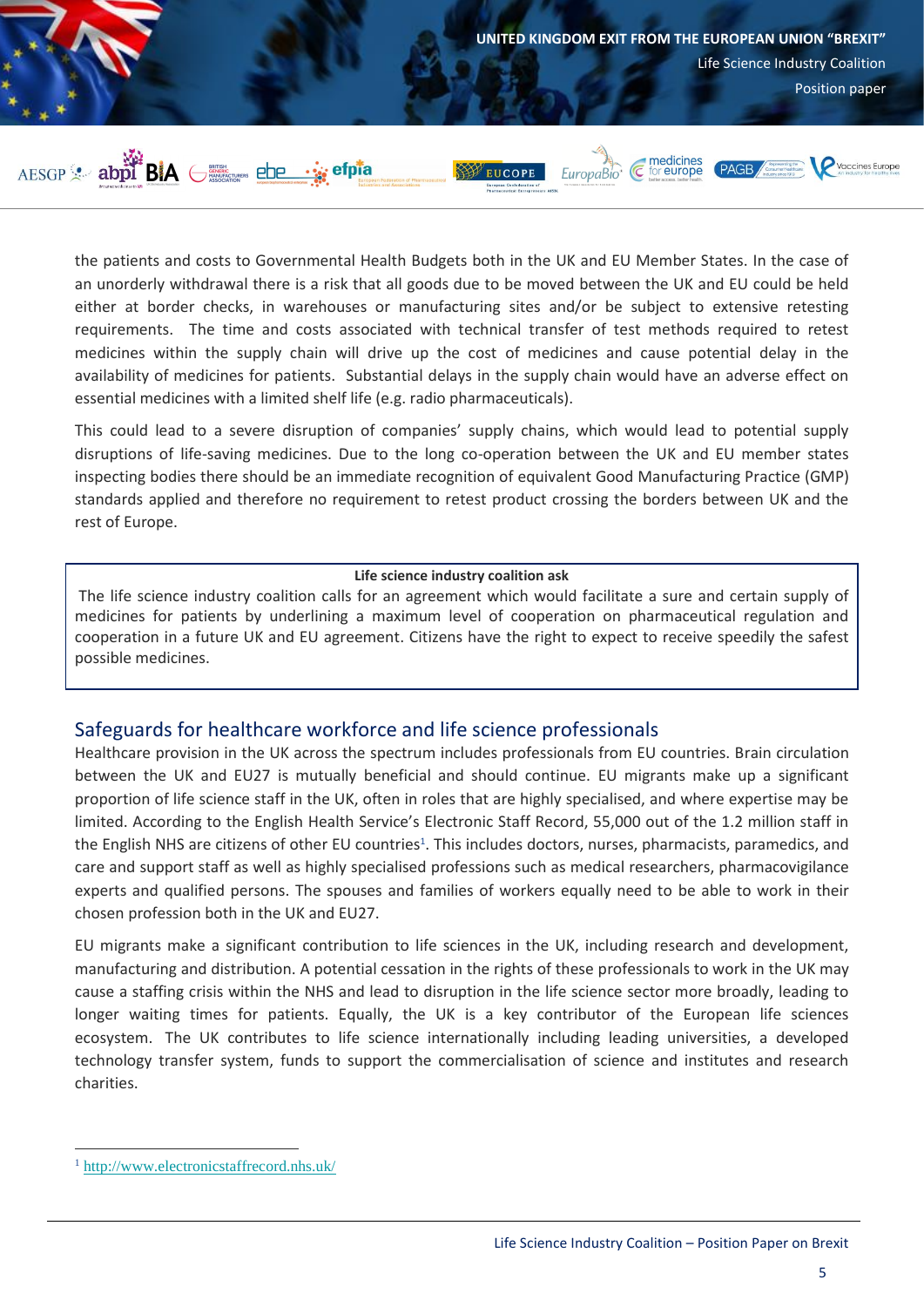

The UK and EU are home to numerous multinational companies, with international functions. Companies seek to have a multinational workforce to reflect their multinational nature. Both UK and EU based companies should ensure that inter-company transfers remain simple post Brexit. The intra-company transfer process should facilitate movement into the UK of people employed overseas by pharmaceutical companies and for UK nationals to spend time in other company sites in the EU27.

Spin-outs and SMEs should also be able to employ an international workforce. Medium sized member companies in the UK tell us that up to 30% of their research & development staff are non-UK EU nationals. Multinational companies' research & development facilities in the UK have a non-UK EU national workforce of about 20%. We are aware of university spin-outs where 60%+ of their researchers are non-UK EU workers.

#### **Life science industry coalition ask**

An agreement on citizens' rights at an early point in the negotiating process between the UK and the EU is crucial to provide an element of certainty for EU citizens working in the UK. An early agreement would also ensure that healthcare providers and life science professionals, including their families and spouses are able to prepare and adapt to a future agreement. International collaboration and multi-national working environments should continue to be fostered to facilitate exchange of expertise between life-science professionals.

### <span id="page-6-0"></span>Access to high quality information for patients

The EU infrastructure is uniquely positioned to gather and act as a central point for exchange of best practices, many of which may be of benefit for patients. Continued co-operation and exchange of information on drug safety is critical to ensure that patients are aware of the current safety information for their medicines to ensure their safe and effective use. Managing separate systems for exchange of information on safety of medicines within the UK and EU creates further complexity is ensuring patient safety, diverts capacity and capability and increases costs and stifles innovation. As patients are increasingly empowered and take a leading and participatory role in decisions concerning their own treatment, the dissemination of high-quality information has become of primary importance. As patient empowerment increases, patients should continue to have access to high quality information materials concerning their medicines and treatment.

#### **Life science industry coalition ask**

The life science industry coalition calls for a high level of collaboration on the development of information for patients and exchange of best practices after the UK leaves the EU.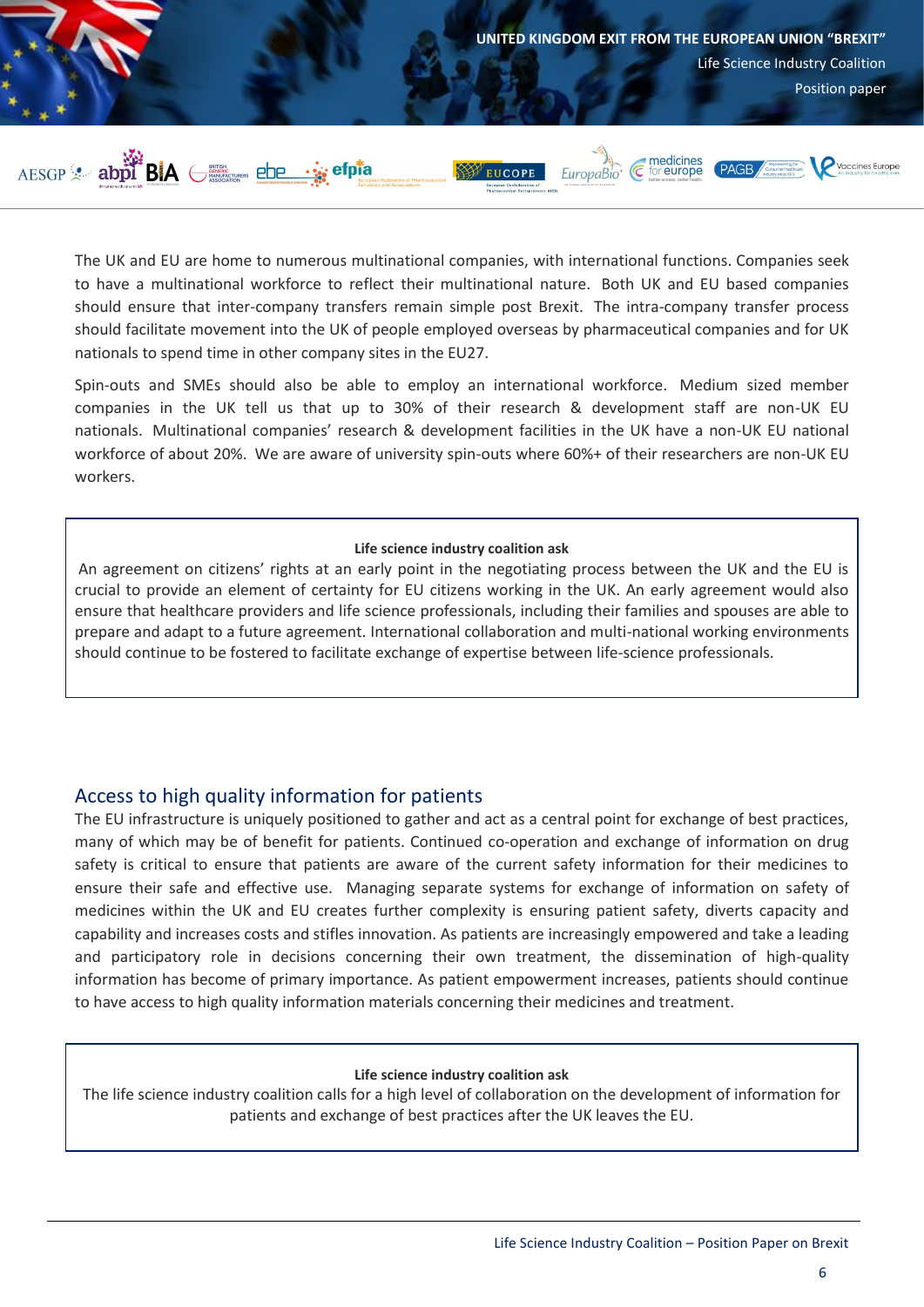

## <span id="page-7-0"></span>Conclusion

The life science industry coalition calls for people and patients to be of primary consideration when negotiating an agreement between the UK and the EU in the pharmaceutical sector. The importance and real life implications of medicines shortages or disruptions to a patient's treatment and associated risk to public health cannot be under estimated. EU migrants who contribute to the UK health workforce and life science sectors, including their families and spouses, should be protected by a solid citizen's rights agreement. Patients should also continue to benefit from high quality information concerning their medical treatment and be empowered to participate in such decisions. In this regard, the life science industry coalition calls for early discussion on these points to increase certainty for patients. An early agreement would safeguard public health and patient safety in the UK and the EU, and ensure a stable healthcare environment for people across the region.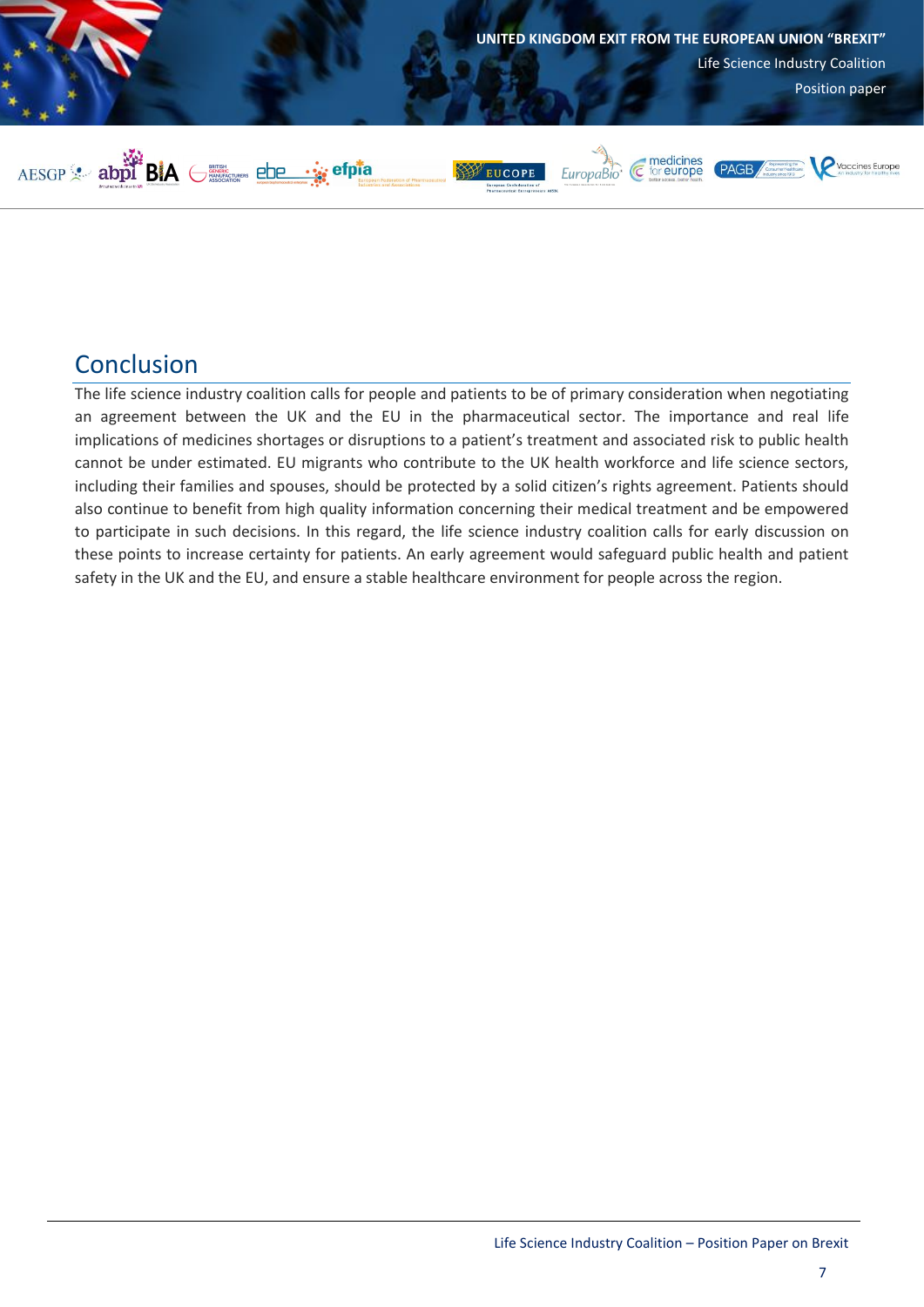

# <span id="page-8-0"></span>II. Intellectual Property and Legal Framework

## <span id="page-8-1"></span>Introduction

The exit of the UK from the EU has the potential to create significant uncertainties related to the framework regulating intellectual property (IP) and regulatory exclusivity rights as well as generic/biosimilar competition in the pharmaceutical and life science sector.

The life science industry coalition underlines the importance of ensuring continuity of existing IP rights at the moment of Brexit.

The pharmaceutical industry needs clarity about the transition to the post-Brexit landscape, in particular with regard to the Unitary Patent system.

## <span id="page-8-2"></span>Maintaining certainty when the UK leaves the EU

Pharmaceutical products can be covered by different IPs and other regulatory exclusivity rights and rewards (patents, Supplementary Protection Certificates (SPCs), trademarks, regulatory data protection, orphan exclusivity, paediatric extension, etc.). These derive primarily from EU law and seek to ensure sustained investments in researching and developing innovative treatments and related rewards and compensations.

For the sake of continuity and certainty, immediately upon Brexit, IP rights, incentives and rewards already obtained or available in the UK under EU law, or applications therefor, should continue to be in force as a matter of UK law. In addition, such rights should be available to be granted immediately upon Brexit for new products.

Provided the UK remains in the single market or in a new legal arrangement with the EU based on consistency of regulatory frameworks, the EU and the UK IP systems should remain aligned in order to avoid uncertainties for industry.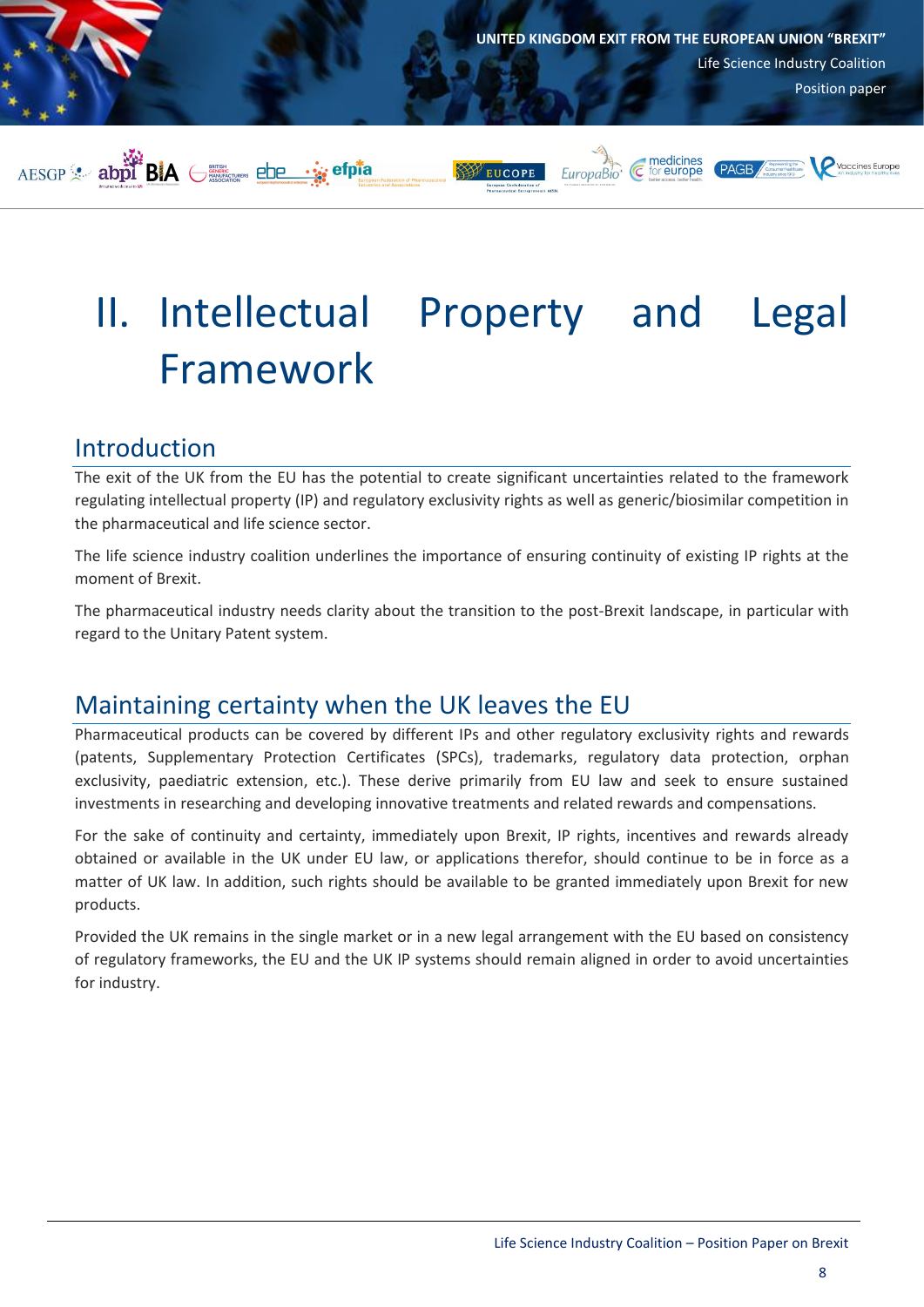

## <span id="page-9-0"></span>The Unitary Patent (UP) system

While the UK has indicated its intention to ratify the Unified Patent Court (UPC) Agreement, participating EU Members States should explore possible ways for the UK to remain in the scope of the UP/UPC Agreement. Further clarity in this regard would ensure more predictability for the industry when it is deciding whether to use the new system.

Any transitional measure that may be necessary to ensure the above should be as simple and the least burdensome possible.

The life science industry coalition is ready to further engage in order to facilitate cooperation between the EU and the UK on these important matters.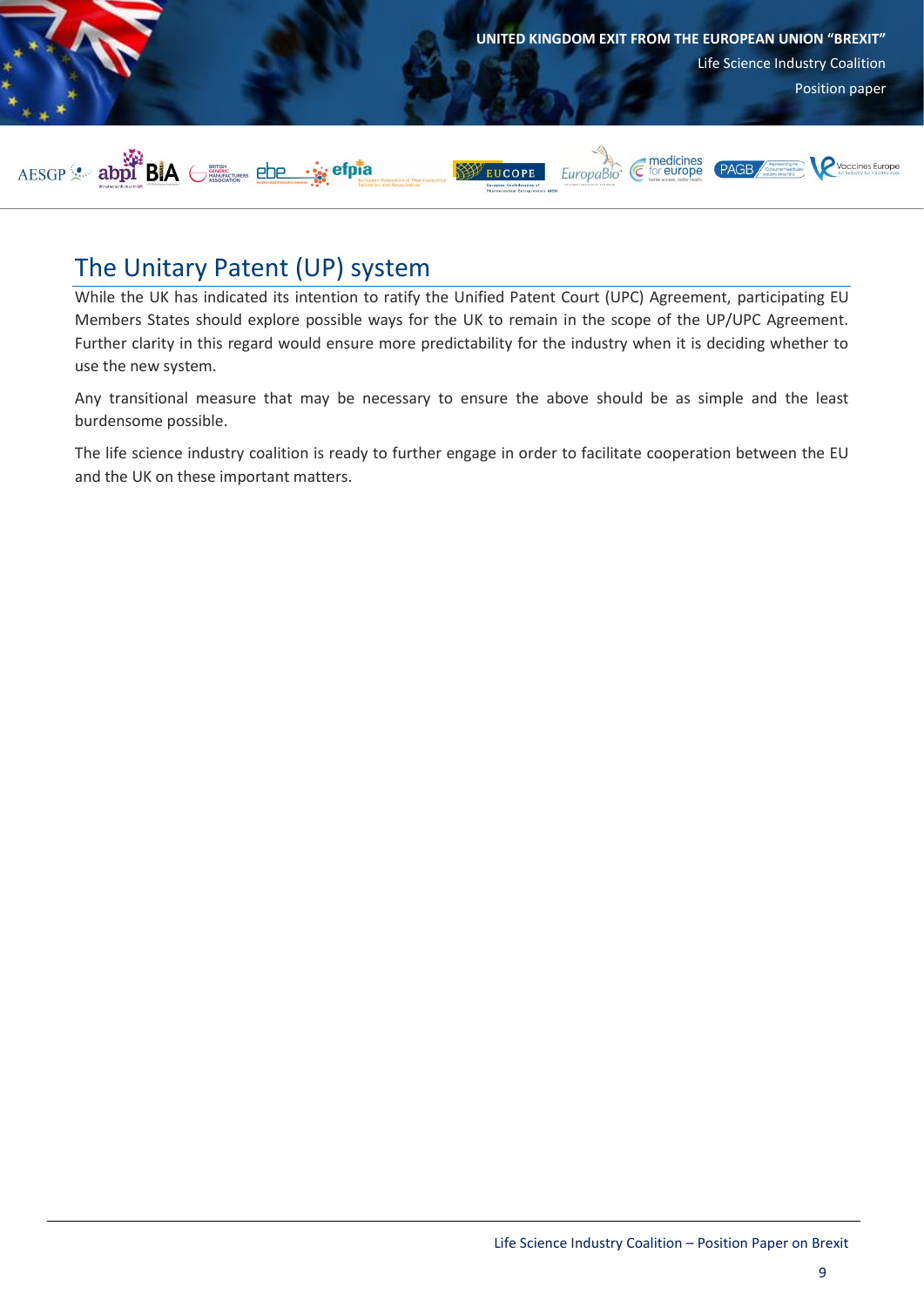

# <span id="page-10-0"></span>III. Manufacturing and supply, regulatory, clinical trials and pharmacovigilance and proposed solutions

## <span id="page-10-1"></span>Introduction

**Continuous patient access to medicines is paramount** and is the main objective for the health authorities and pharmaceutical industry. Access to treatment for patients must not be disrupted as a consequence of the UK leaving the EU. In view of the importance of a continuous supply of medicines from a public health perspective, all necessary measures must be put in place to avoid any shortages or other difficulties in patient access to treatment.

Based on the assessment made by the pharmaceutical industry, the need for an **implementation period** beyond March 2019 is considered critical. This transitional period will be necessary for national competent authorities and the EMA who need to ensure they can deliver these regulatory procedures while ensuring that other regulatory licensing, maintenance and supervision activities are continued without disruption.

The life science industry coalition underlines the **importance of a future cooperation model between the UK and EU** on medicines as part of the negotiations to agree a new relationship between the UK and the EU as soon as possible.

The **shared EU regulatory network** is a robust regulatory system which is a result of decades of development between Member States and relevant stakeholders and benefits from consistency and scale. Future ongoing cooperation is critical in delivering safe, effective medicines. Without agreement on cooperation, even if there is initial harmonisation, ultimately there will be **divergent requirements and safety assessment as well as duplication of processes**, potentially adversely affecting the timely availability of safe and effective medicines.

**Compliance with regulatory and legal requirements is a key element** in ensuring continued patient access to medicines. In the light of the anticipated high volume of regulatory activity to address changes required as a result of Brexit and the significant amount of time needed to complete and implement these changes, the pharmaceutical industry urges the negotiators to address these issues expeditiously, to ensure industry and regulators have time to adequately prepare and adapt, to ensure that patient access to medicines is not disrupted.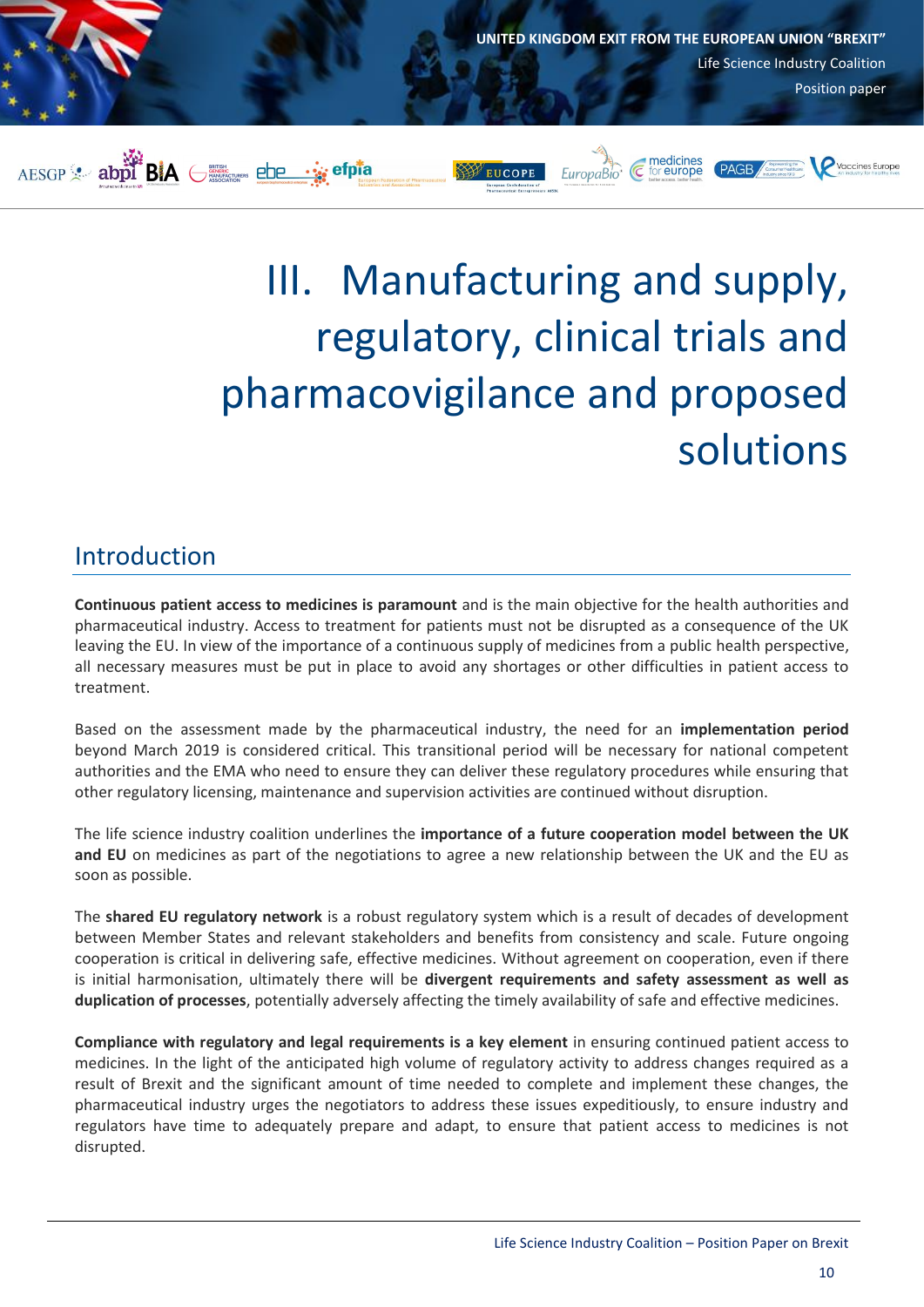

On 31 May 2017, EMA, CMDh and the European Commission published a **question-and-answer (Q&A)** document concerning the location of the establishment of a company in the context of European licensing procedures and certain activities, including the location of orphan designation holders, qualified persons for pharmacovigilance (QPPVs) and company manufacturing and batch release sites<sup>23</sup>.

The basis for the Q&A is that the **United Kingdom will become a third country** from 30 March 2019. Unless the withdrawal agreement establishes another date or the period is extended by the European Council in accordance with Article 50(3) of the Treaty on European Union, all Union primary and secondary law ceases to apply in the UK.

In general, the guidance from EU is based on the assumption that there will be no negotiated agreement between the UK and the EU27 ('no deal'), and so activities must be completed by end of March 2019. Whilst this might be understandable, as the **outcome of negotiations cannot be predicted**, striving for stakeholders to initiate actions now potentially might divert agency resources away from certain of its activities and is a potentially unnecessary use of public and industry resources.

Given the unique nature of Brexit, it is imperative for both regulators and industry to **agree on a flexible and pragmatic approach** to making Brexit-related changes, in compliance with legislation, particularly as many required changes are administrative in nature and will not impact public health or patient safety.

#### **Life science industry coalition asks**

A transitional period beyond March 2019 is considered critical, to ensure that companies, national competent authorities and the EMA can deliver any changes necessary as a result of Brexit, while ensuring that other regulatory licensing, maintenance and supervision activities and supply to patients are continued without disruption.

An agreement between the UK and the EU enabling close cooperation and mutual recognition of regulatory activities is instrumental in preventing duplication of effort and maintain consistency and convergence. Such an arrangement would be minimally disruptive to all parties and ensure continued, timely and consistent decision-making relating to the safety of medicines and ultimately preventing any disruption in the supply of medicines to patients.

 $\overline{a}$ 

<sup>2</sup> [http://www.ema.europa.eu/docs/en\\_GB/document\\_library/Other/2017/05/WC500228739.pdf](http://www.ema.europa.eu/docs/en_GB/document_library/Other/2017/05/WC500228739.pdf)

<sup>&</sup>lt;sup>3</sup> http://www.hma.eu/fileadmin/dateien/Human\_Medicines/CMD\_h\_/BREXIT/CMDh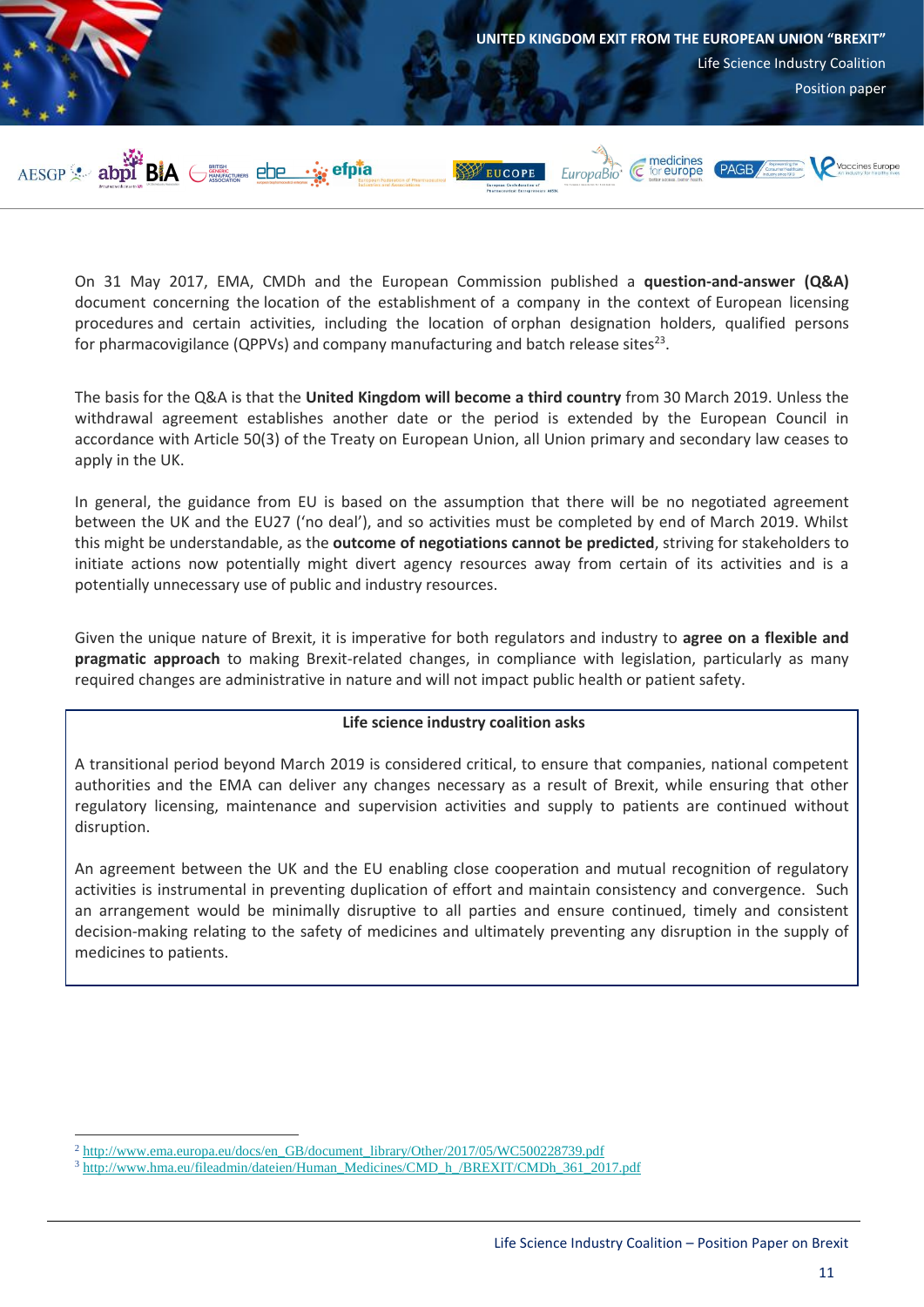

*In the next sections we have alluded to identified issues and suggested forms of solutions / pragmatism that we believe should be pursued. We look forward to continuing dialogue on where this pragmatism is best exercised for the benefit of patients.*

## <span id="page-12-0"></span>Manufacturing and Supply

Currently **quality testing and Qualified Person (QP) release** is performed in the EU, for the whole of the EU. In the event of 'no deal' or a mutual recognition agreement (MRA), medicines currently exported from the UK to the EU27 or vice versa, will be subject to additional requirements that will delay supply to patients and lead to costly changes. These include additional quality testing, import testing, QP release into the market, as well as changes to supply chains. This is a significant problem, both for commercial and investigational medicinal products (IMPs).

In the event that there is no mutual recognition agreement (MRA) in these areas, it will result in a **repeat of batch release testing** in the UK and the EU27, eventually putting further and unnecessary burden on Health Care Systems in Europe, with no patient benefit. From a regulatory perspective, this will result in many variations being submitted.

The **technical transfer** required for an additional testing site can take 12–24 months or in some cases even longer, depending on the complexity of the product. This must be followed by regulatory approval, which can take an up to an additional 12 months. In addition, it is unclear if there are sufficient laboratories with sufficient capacity to conduct any additional testing required.

The costs related to the changes mentioned above are significant, companies may consider **relocation of supply routes** in the EU/UK as well as reconsider sustainability of a product in certain markets. This will result in the possible withdrawal of products from the markets, thus impacting the availability of some medicines to patients.

If there is no **GMP (GxP) MRA** between the UK and EU, inspections performed by either the EU27 or the UK may need to be duplicated, which will add no value and contribute to further costs and burden. As inspections can already take time to undertake during the regulatory process, duplications will only result in further delays, resulting in tardy availability of medicines to patients. Long term, requirements from different agencies may diverge adding additional complexity to those receiving inspections and managing complex regulatory regimes.

Urgent clarity is needed on the **expected import and batch release testing requirements** and the GMP recognition intentions. Given the time needed for transfer and approval of analytical sites for most products, decisions must be made now or very soon for an orderly implementation to be feasible, in case of no political agreement is reached by March 2019. For some products, it will not be possible to complete the required changes before March 2019.

For vaccines and biologicals, manufactured lots have to be controlled by an independent **Official Medicines Control Laboratory (OMCL)** before they can be placed on the market. Several manufacturers collaborate with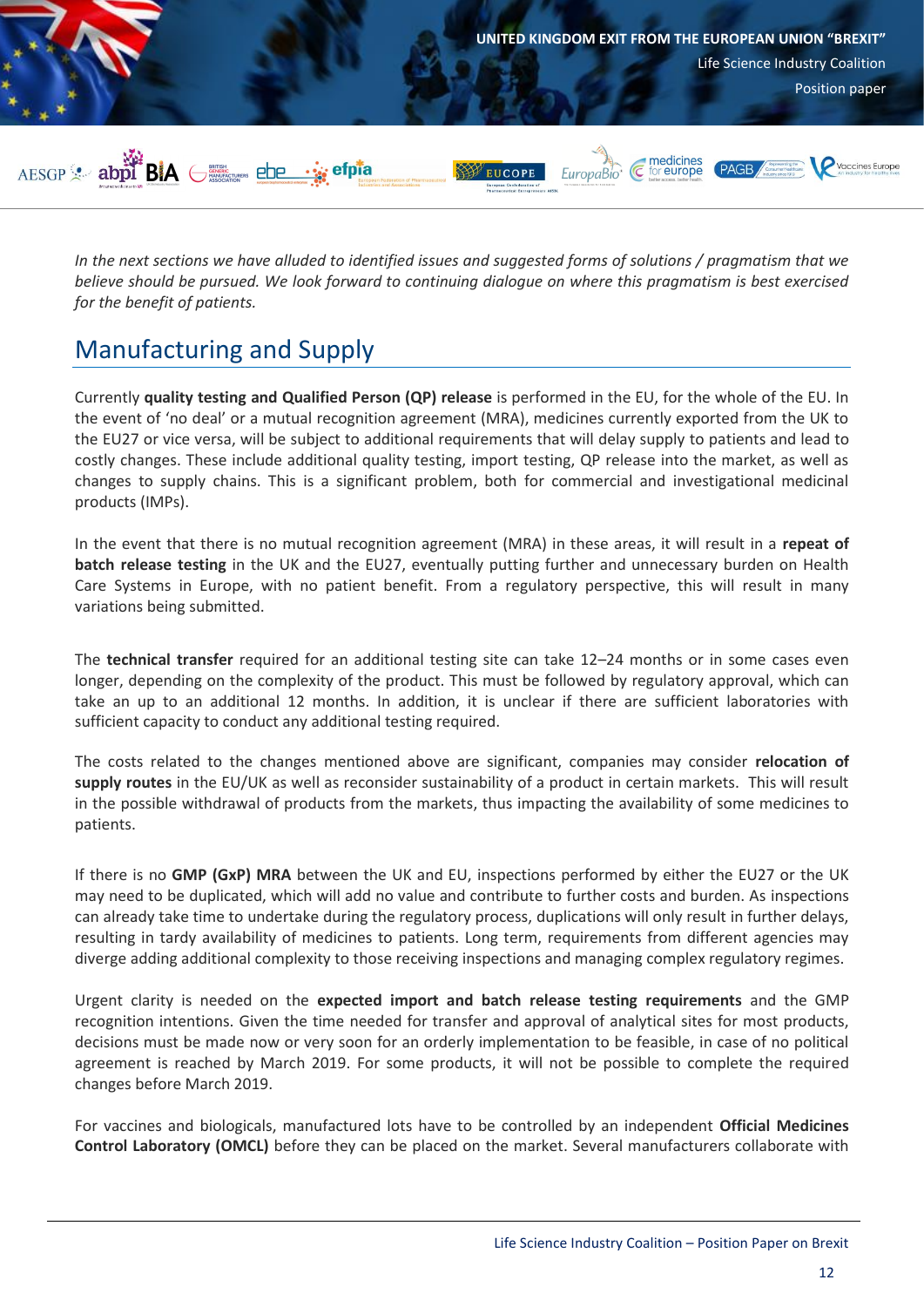

NIBSC (part of MHRA) for this independent testing so that products can be distributed in all 31 EEA countries. For vaccines manufactured in the EU, the control performed by NIBSC also supports the distribution in many countries outside the EU.

If current OMCL arrangements (including NIBSC's role for the EU) are not maintained, companies will have to undertake significant activity in terms of test transfer and future duplication of control testing. The time requirements for such changes are similar to, if not greater than, those mentioned above.

#### **Industry Proposals/Solutions**

There should be an extensive MRA between the UK and the EU 27 to recognize as much as possible the assessment/ work done in or by the UK and EU 27, including: adequate implementation period required to transfer to new requirements and remain in compliance, testing/ batch release sites, QP certification and release, OMCL controls, GMP inspections performed by MHRA/ or the future EU 27 and API manufacturers (or at least, to add the UK quickly to the list of acceptable third countries for FMD API importation).

The MRA needs to be in force immediately at the date of UKs withdrawal from the EU, to avoid any risk of disruption in the supply chain and ensure business continuity. If this cannot be reached in time in relation to a broader EU-UK trade agreement, it should be handled separately, like the MRA with the United States.

## <span id="page-13-0"></span>Regulatory

## <span id="page-13-1"></span>Marketing authorization (license)

The **marketing authorization (licence)**, needs to be amended to implement the Brexit-related changes as outlined in the referenced Brexit Q&As.

**A marketing authorization holder (MAH) established in the UK must be changed to a MAH in the EEA (European Economic Area)** for products placed on the EEA market, to comply with Article 2 of Regulation (EC) No 726/2004 which states that the marketing authorization holder must be established in the Union.

The holders of **thousands of marketing authorization (MAs) will need to be changed** (this applies for both centralized and nationally authorized products). If these changes are not completed on time, a Brexit with a nodeal scenario will cause supply disruption and products may not be available for patients.

Under current MA transfer requirements, one application has to be prepared for each MA, including administrative **documentation and related product information changes.** It can take months to prepare and to obtain regulatory approval (to reflect the name and address of the new holder of the licence).

In most cases, the MA will stay within the **same group of companies**, and the change will be **purely administrative**. Therefore, considering the high volume of changes necessary, industry proposes to have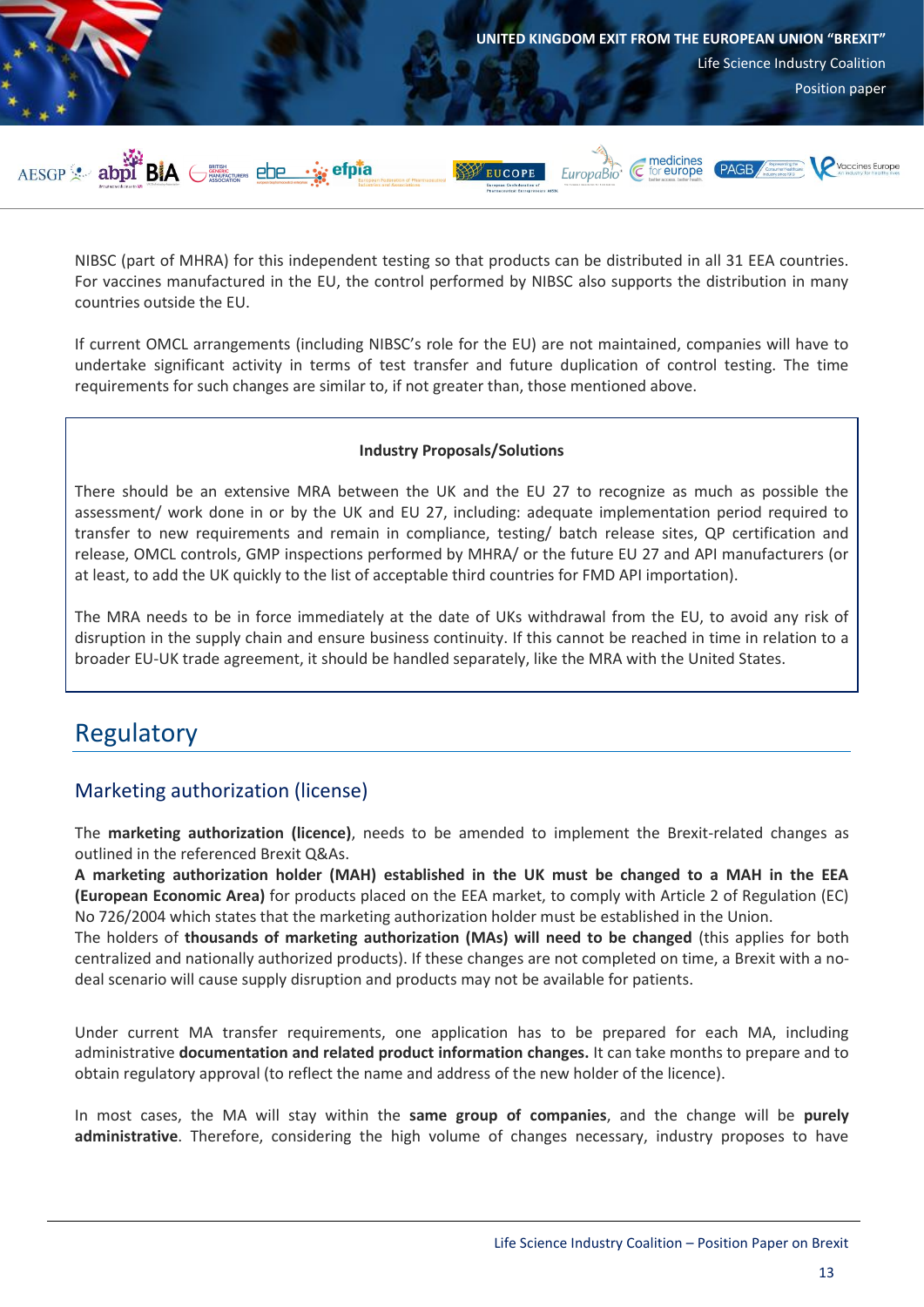

further discussions to simplify this change, and to have a simplified one-off administrative change which can be conducted in parallel or combine with ongoing regulatory procedures.

### <span id="page-14-0"></span>Product information

 $\overline{a}$ 

**Brexit changes to the product information** are needed, such as a change in MAH, changes in QP release site and changes to multi-country packs (see below). The required changes to the labelling and Patient Information Leaflets can take several months, and will require extensive resources. This is further complicated by the requirements of the Falsified Medicines Directive, which will have to he be implemented in parallel;

Many companies have **multi-country packs** where the UK is combined with other EU countries, particularly with Ireland and Malta. In both the short and long terms it would be advantageous to find a way of maintaining joint packs for these markets unless they need to diverge due to different regulatory labelling text in the future.

#### **Industry Proposals/Solutions**

Industry believes that it is possible to interpret the MA transfer regulation, the Variations Regulation and Variations Guideline, in a way that allows for a simpler, more pragmatic approach to be taken.

The recitals to the MA transfer regulation<sup>4</sup> indicate that it applies "where the new holder of the authorisation is *not the previous holder*". For these Brexit-related changes, the new holder of the authorisation will remain within the same group of companies as the UK-based holder.

Chapter 1 of Volume 2A of the Notice to Applicants<sup>5</sup> states in section 2.8 that: "*marketing authorisation holders belonging to the same company group or that are controlled by the same physical or legal entity are to be considered as one entity*". The Notice to Applicants gives examples of contexts in which this notion applies, but does not preclude its application in other contexts.

Therefore, it should be possible for a Brexit-related change of the Marketing Authorisation Holder within the same group of companies to be submitted as a Type IAIN variation.

In order to ensure a minimal impact on supply, it should be permitted for implementation of any Brexit-related changes on product information to be done in a flexible way at a suitable time.

Products that have already been released into the distribution chain prior to 30 March 2019 can continue to be used after 30 March 2019.

<sup>&</sup>lt;sup>4</sup> [https://ec.europa.eu/health//sites/health/files/files/eudralex/vol-1/reg\\_1996\\_2141/reg\\_1996\\_2141\\_en.pdf](https://ec.europa.eu/health/sites/health/files/files/eudralex/vol-2/vol2a_chap1_rev6_201612.pdf)

<sup>&</sup>lt;sup>5</sup> [https://ec.europa.eu/health/sites/health/files/files/eudralex/vol-2/vol2a\\_chap1\\_rev6\\_201612.pd](https://ec.europa.eu/health/sites/health/files/files/eudralex/vol-2/vol2a_chap1_rev6_201612.pdf)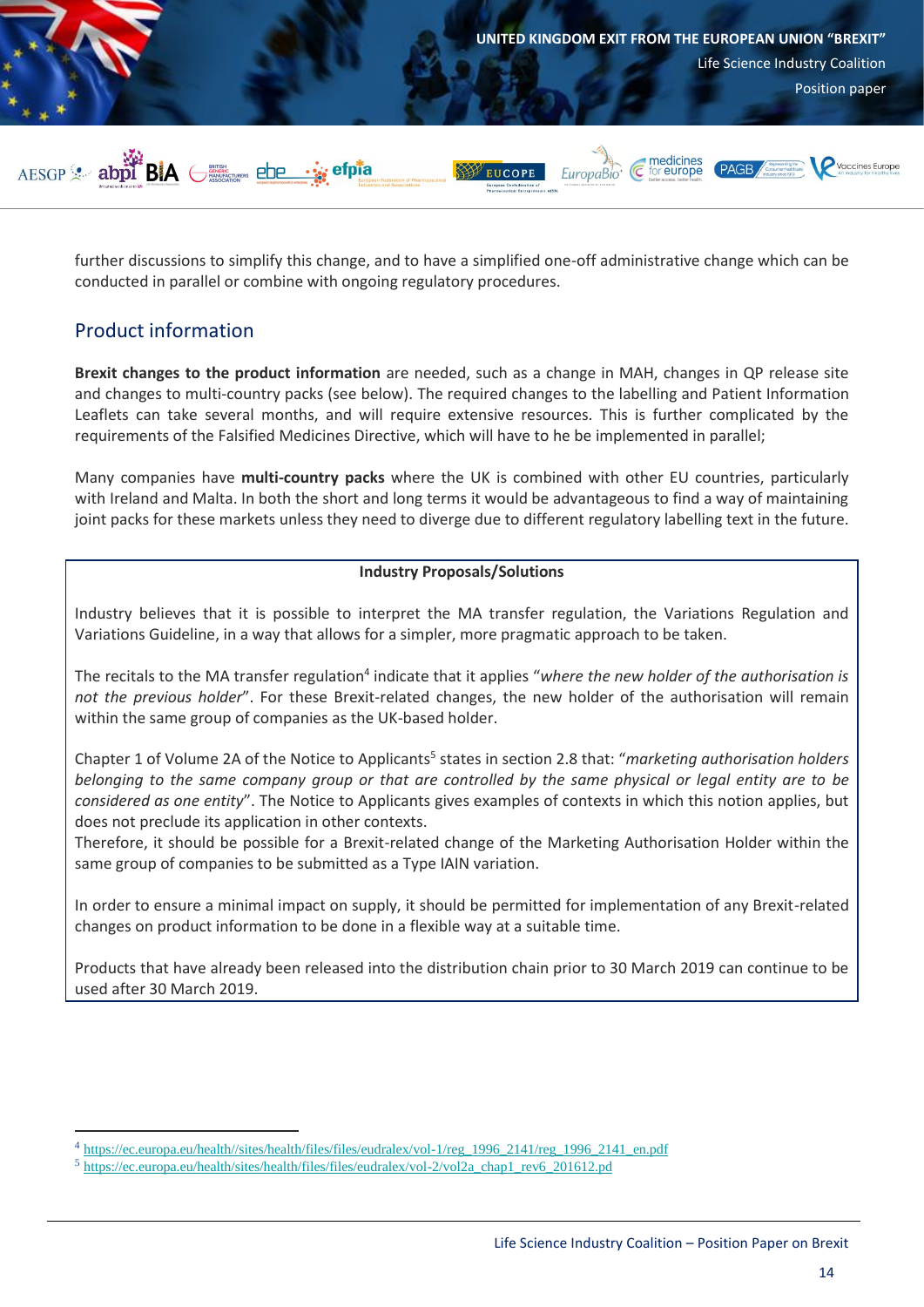

### <span id="page-15-0"></span>Reference member states

For the EU procedures, centralized procedure (CP)/mutual recognition procedure (MRP)/decentralized procedure (DCP), a **Reference Member State (RMS)/(co-)rapporteur, as appropriate, will need to be assigned** in cases where the UK is either (Co)Rapporteur or RMS.

**MRP/DCP: Change of RMS,** as the UK is the Reference Member State (RMS) for approximately 3400<sup>6</sup> EU procedures, it is imperative that regulators develop a realistic action plan to help smooth the RMS transition**.**

A complicating factor is that, in principle, **a change of RMS cannot take place during a pending regulatory procedure**. With the current situation where we are facing delays in starting and finalizing variations and renewals, this will create serious delays in submission of RMS transfers.

**CP**: Regulatory procedures for which the **UK MHRA is the (co-)rapporteur** will need to be reassigned to an EU MS agency. Further clarity is needed on the **re-distribution of UK (Co)-Rapporteurships**; involvement of a MAH early-on would facilitate further alignment on future life cycle management activities and further knowledge transfer.

Some **ongoing MRP/DCP procedures with the UK as RMS/ CMS will probably not be concluded by the date of UK withdrawal from the EU**. A process needs to be put in place on how to handle such cases. Applicants must be aware of the risks they might be accepting in choosing the UK as a RMS for future procedures.

Existing art 126a marketing authorisations<sup>7</sup>, referring to UK marketing authorisations. In order to increase availability of medicinal products, in particular on smaller markets, Article 126a of Directive 2001/83/EC provides that, in the absence of a marketing authorisation or of a pending application for authorisation for a medicinal product, which has already been authorised in another Member State, a Member State may, for justified public health reasons, authorise the placing on the market of that medicinal product. Some Member States make use of Article 126 a by referring to UK MAs to allow availability of products in their Markets such as Malta, Cyprus and the Baltic States. It is essential for patients in these smaller markets that there is continuity of supply of these medicines.

 $\overline{a}$ 

<sup>6</sup> Number derived from verbal communication in CMD meeting October 2017

<sup>7</sup> [http://ec.europa.eu/health/documents/community-register/html/except\\_index.htm](http://ec.europa.eu/health/documents/community-register/html/except_index.htm)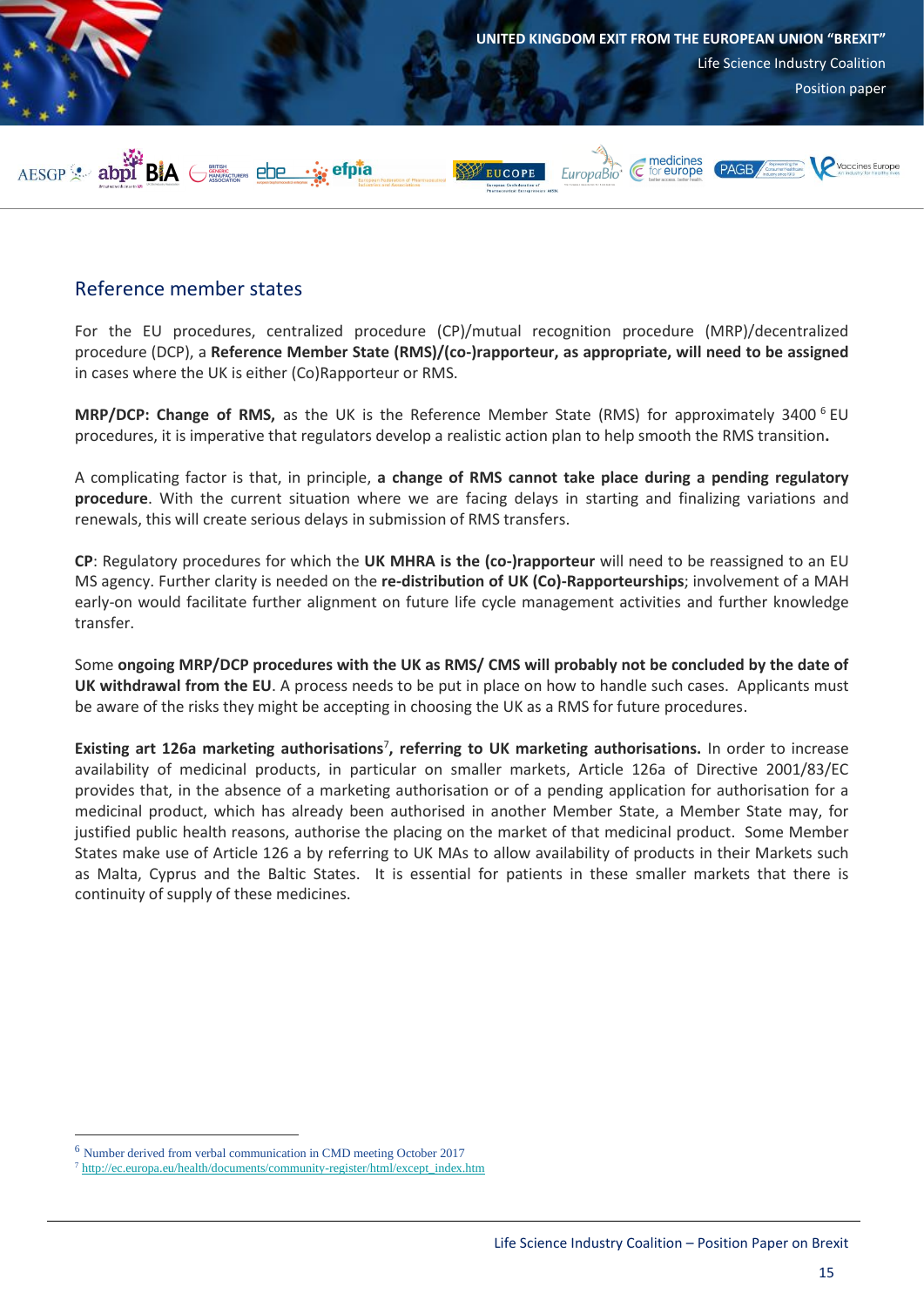

#### **Industry Proposals/Solutions**

To guarantee a timely transfer of RMS from the UK to the EU 27, it should be an agreed exception that the RMS transfer can start even if another regulatory procedure is still pending. These changes can then be handled in parallel.

To put in place a process of finalising ongoing MRP/DCP procedures with the UK as RMS/ CMS if this is not concluded by the Brexit date.

To confirm that to separate the UK MA from the EU procedure, there is no need for any additional activities and the existing MA in the UK will stay unchanged.

To avoid duplication in the future, maintenance procedures (i.e. variation categorization, data requirements and in particular implementation times) should remain aligned going forward.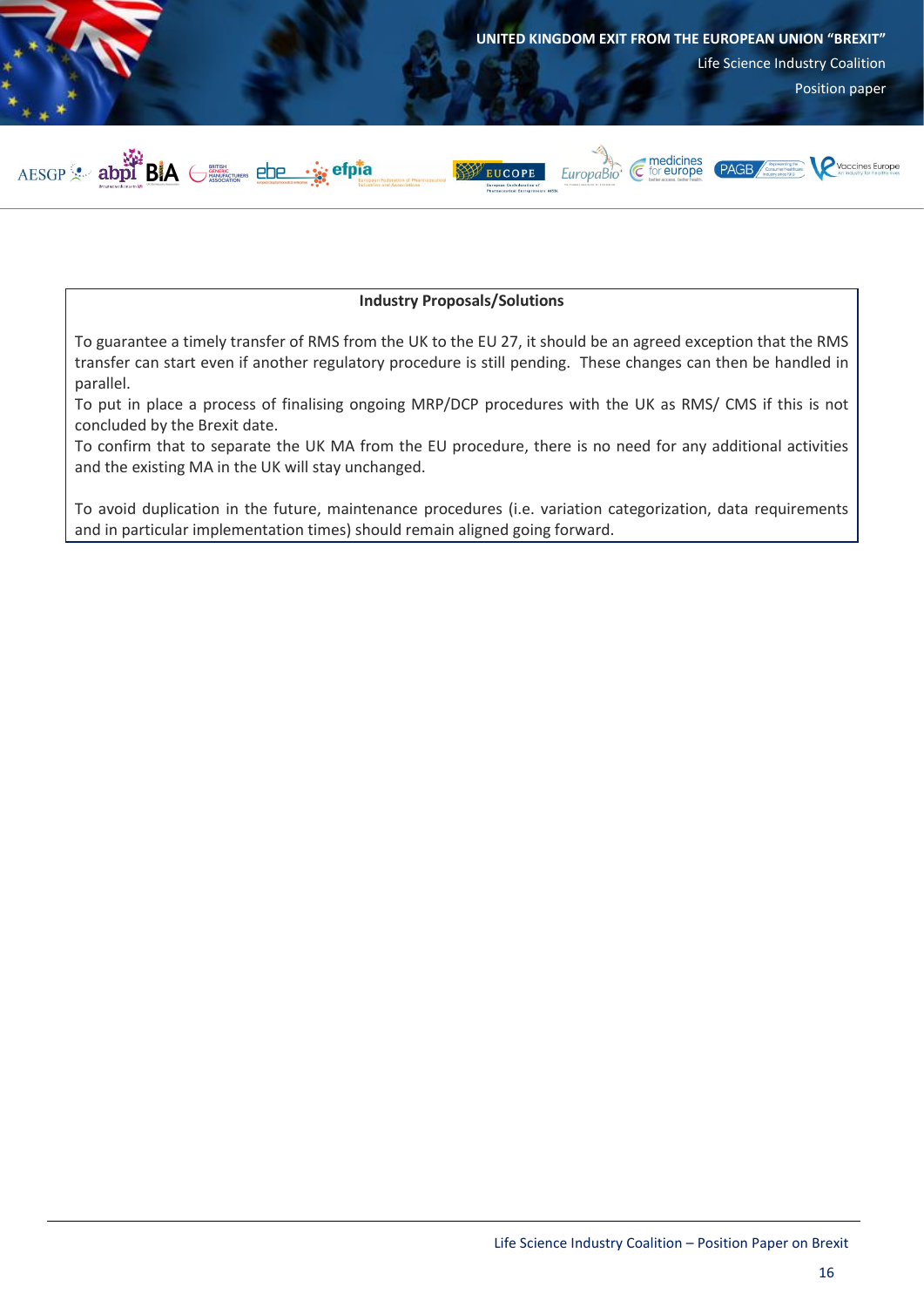

## <span id="page-17-0"></span>Clinical trials and comparability / bioequivalence studies

A 'no-deal' scenario will mean that clinical trial supplies from the UK/EU27 will be subject to an **extra Qualified Person (QP) release** on import into the other territory, in addition to the QP release already done in the country of origin.

An additional QP release will cause **unnecessary delays in getting IMPs to trial sites**. This could have an impact on the conduct of ongoing trials with the potential to interrupt treatment for patients participating in those trials.

#### **Industry Proposals/Solutions**

A transitional MRA for the release of IMPs should be put in place even in the event of 'no deal', to ensure continuity of supply and trials. This agreement would help to remove the unnecessary duplication of resources and reduce some of the delay in transporting IMPs to clinical trial sites.

Clinical trials being conducted in the EU must be sponsored by an **EU-based legal entity or the sponsor should have a legal representative established in the EU**. UK-based sponsors or ex-EU sponsors using a UK-based legal representative would therefore need to establish a legal representative in the EU (if not already existing) in order to continue to conduct trials in the EU.

The UK conducts numerous **GCP inspections** on behalf of the EU. When the UK leaves the EU, GCP inspections conducted by the UK may be duplicated by the EU, and vice versa. As GCP standards are common, this would create extra regulatory burden with no benefit to patients.

#### **Industry Proposals/Solutions**

To avoid duplicative inspection activities, an agreement should be reached so that the EU will recognise GCP inspections conducted by the UK and vice versa.

Consideration also needs to be given as to how clinical trials ongoing under the **European Clinical Trial Directive** 2001/20/EC will be managed post-Brexit, including the use of EU clinical trial databases for trials and sites in the UK.

Related to clinical trials are the **bioequivalence/ comparability studies**. The reliance on the reference product is the key principle of generic/ biosimilar medicines application after expiry of the exclusivity period.

Brexit should not undermine the possibility to refer to the reference product authorised in the UK/ EU for upcoming generic/ biosimilar applications. We would therefore propose that any medicine authorised in the UK before March 2019 can be utilised as an EU reference product after withdrawal of the UK from the EU.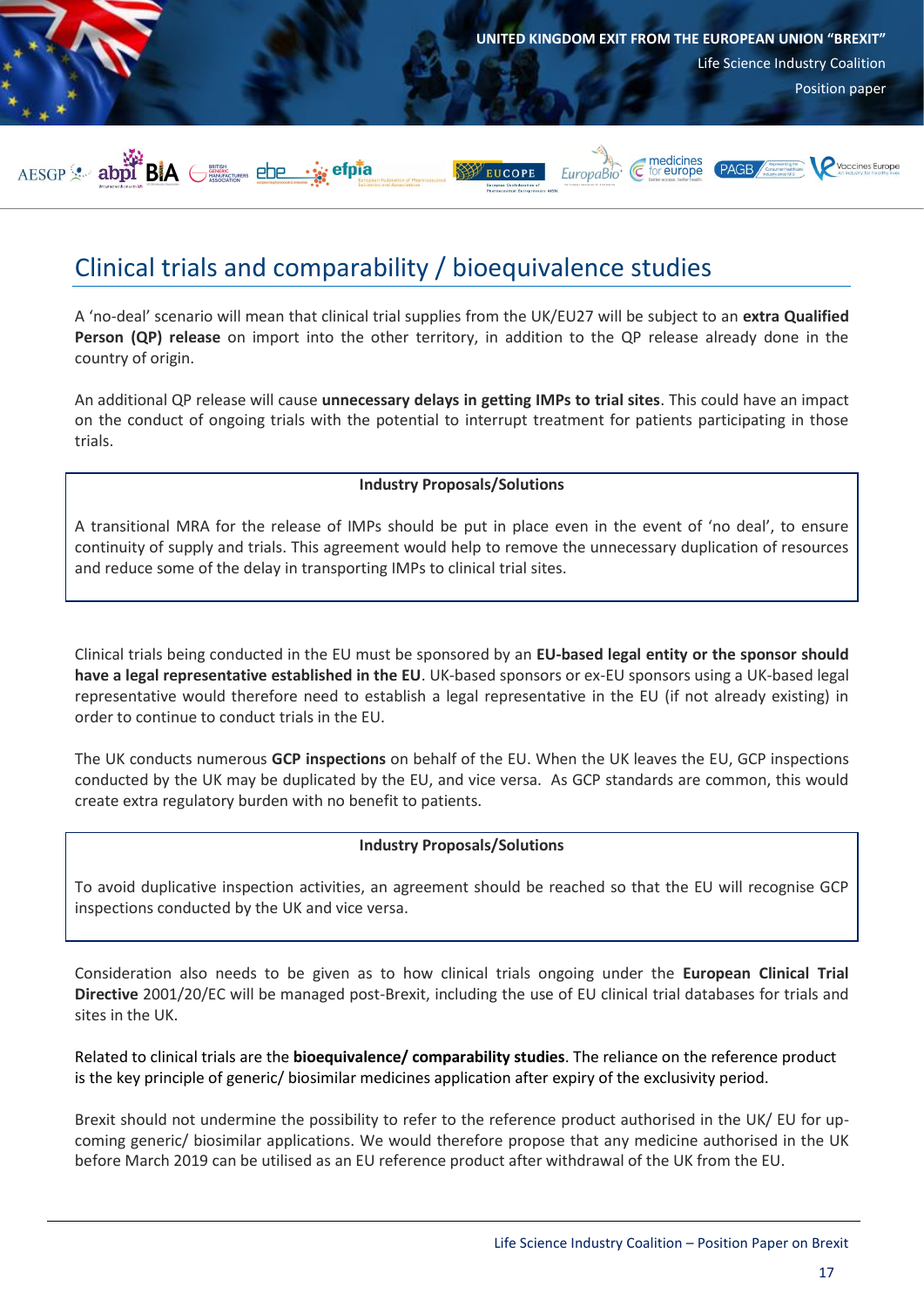

The obligations of the generic products MAH is to monitor the product information of the reference product and submit related variations continuously. If the generic product refers to the reference product from the UK (based on the European Reference Product principle) it is not clear how this link will be maintained after Brexit.

#### **Industry Proposals/Solutions**

We trust that the use of a reference product should not be an issue in accordance with Directive 2001/83: "reference medicinal product which is or has been authorised under Article 6 for not less than eight years in a Member State or in the Community". The approval of the UK reference product has been given under these conditions. However, it needs to be a clearly communicated to avoid unnecessary misinterpretation. It can also be proposed that the UK to transpose this to national law.

It should also be possible to source the reference product from both jurisdictions to perform bioequivalence/ clinical trials (as long as the requirement remains at the same high level of comparable standard).

## <span id="page-18-0"></span>Pharmacovigilance

EU legislation has become increasingly harmonised following amendment in 2012, with numerous efficient **shared work activities/databases across EU member states** (e.g. Eudravigilance database, evaluation of periodic safety reports and pharmacovigilance inspections).

Removal of the UK from this established and effective EU regulatory system could result in **divergent regulatory requirements with the resultant duplication of efforts** on behalf of industry. This could also result in divergent safety assessment and safety related decisions, with divergent information and recommendations to patients and HCP.

#### **Industry Proposals/Solutions**

An agreement between the UK and the EU enabling close cooperation and mutual recognition of activities is required to prevent duplication of effort and maintain regulatory requirement consistency and convergence. Such an arrangement would be minimally disruptive to all parties and ensure continued timely and consistent decision-making relating to the safety of medicines.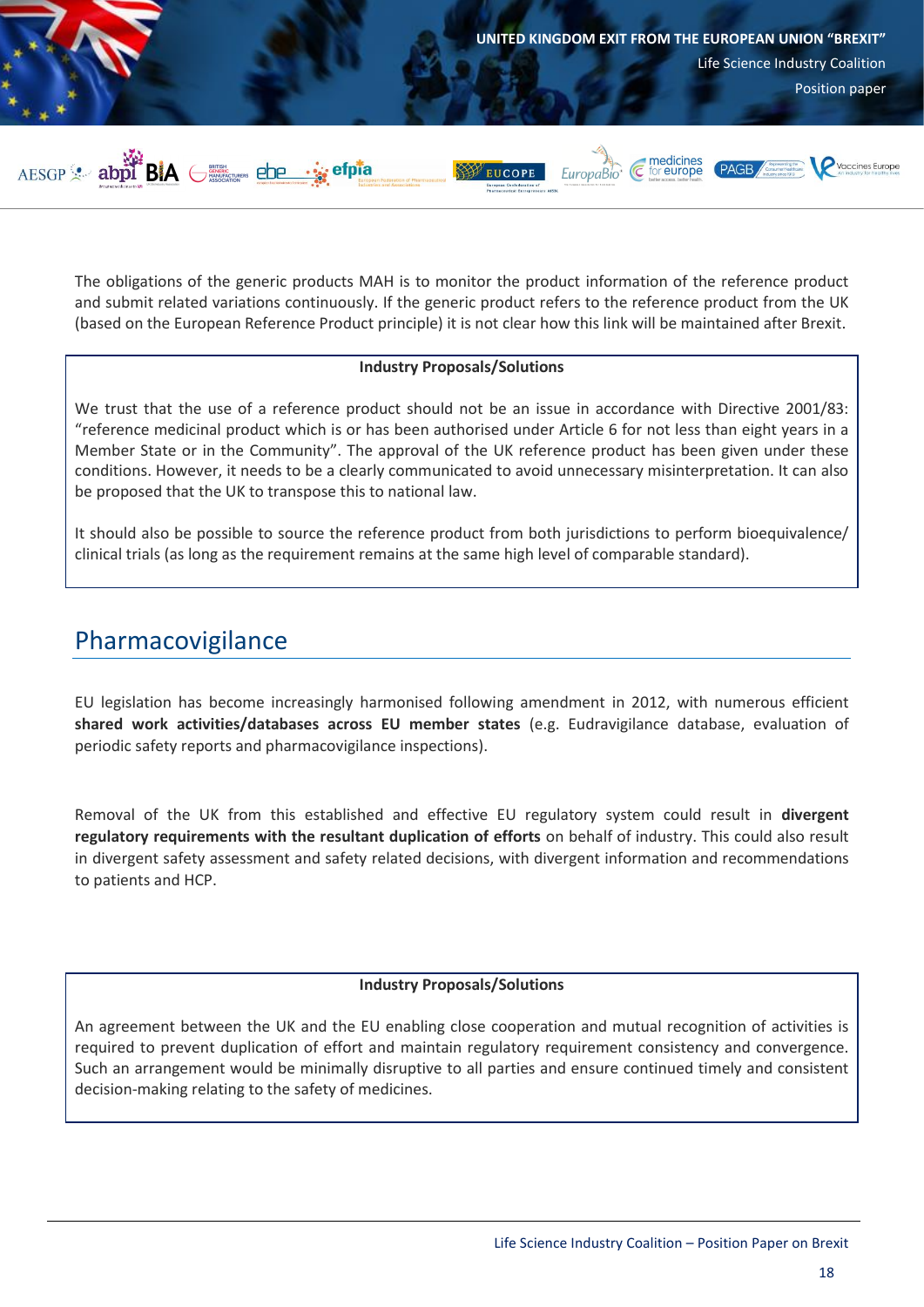

## <span id="page-19-0"></span>People: Roles as defined in pharmaceutical legislation

According to Article 8 of Directive 2001/83/EC and Article 74 of Directive 2001/82/EC, the **qualified person responsible for pharmacovigilance** must reside and carry out his/her tasks in the Member State of the Union (EEA).

Approximately 150 QPPVs are located in the UK. Post Brexit these QPPVs will have to relocate to one of the EU 27 Member States or another QPPV will have to be hired. The QPPV role is unique and challenging and requires a specialised skill set and these roles are therefore difficult to fill.

Uncertainty remains about the location requirements for UK based **Deputy QPPVs**. The legislation makes no mention of further location requirements of a Deputy QPPV, merely the need for back-up procedures in the event of an absence of a QPPV, further clarity is needed.

According to Article 51(1) of Directive 2001/83/EC and Article 55(1) of Directive 2001/82/EC, the **qualified person of the manufacturing and importation authorisation holder** responsible for certifying that each batch of medicinal product intended to be placed on the EEA market was manufactured in accordance with EU GMP requirements and marketing authorization, must reside and carry out his/her tasks in the Member State of the Union (EEA).

#### **Industry Proposals/Solutions**

In order to fulfil the requirements described above, an implementation period that extends beyond 30 March 2019 is needed to allow all parties to hire and train new staff and establish new processes where necessary to manage the post Brexit requirements.

## <span id="page-19-1"></span>Environmental Health

The UK chemicals sector is the second largest contributor to the REACH registration process. The pharmaceutical industry may also have made registrations in the UK of chemicals subject to the REACH Regulation requirements. Consideration must also be given to ways of working as documented in the legislation which means the legislation is only operable in the EU.

UK businesses have already made several thousands of REACH registrations and this number is expected to increase significantly with the final REACH registration deadline in May 2018. The costs of such registrations are typically in the range of several hundred thousand €/per registration. Many registrations of chemicals imported into the EU have been done via only representatives/companies in the UK. The immediate need to change the location of the registering legal entity to a remaining EU member state does not only add costs but equally critical may lead to interruption of EU member states' supply chains. Registrations made from UK prior to Brexit should remain valid. Failing that, some form of transitional arrangement to allow an orderly transfer of registrations would be essential.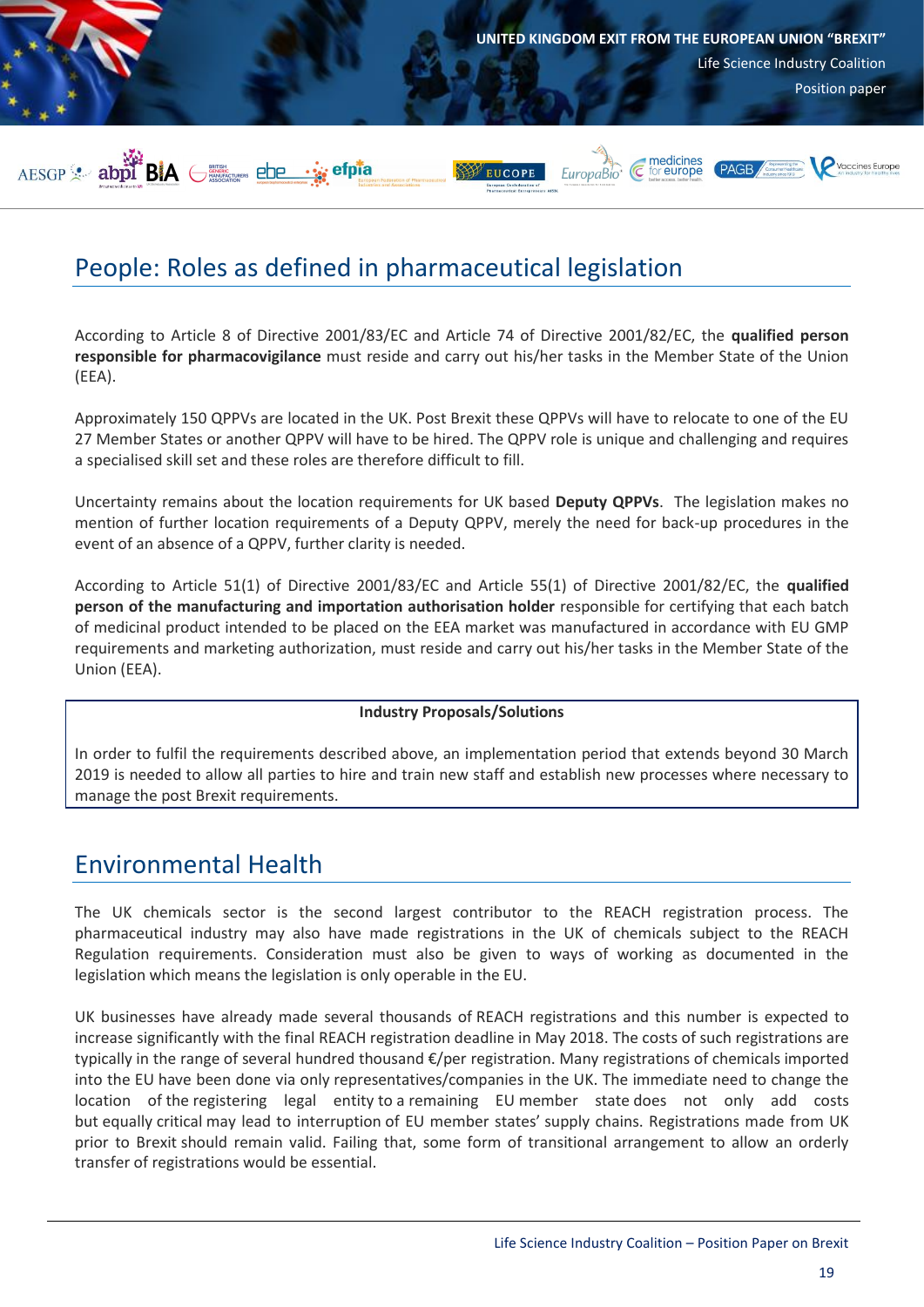

**Confirmation is needed on whether UK REACH registrations will remain valid** for the continuous supply of chemicals from the UK to the EU in the event of a 'no deal' Brexit. Expectations and any arrangements for implementation will need to be clarified as early as possible to facilitate business planning.

**Existing data sharing agreements** may not allow access to and the use of EU data for UK REACH compliance purposes resulting in companies having to pay twice for EU REACH and UK REACH registrations.

Notifications to the **Classification and Labelling Inventory and compliance** under the Biocidal Products Regulation (BPR) will need consideration in order to continue to facilitate EU-UK trade. The impact of wider environmental and public health legislation such as packaging and waste or environmental liability will also need to be clarified.

## <span id="page-20-0"></span>Medical Devices

A number of **medicinal products contain a device component for delivery or use** of the medicinal product and therefore the pharmaceutical sector has a number of questions concerning medical devices when impacting medicinal products submission or authorisation.

To include a CE mark device in a pharmaceutical dossier, **a certificate of conformity** is usually provided. The CE mark is granted by notifying a body located in the EU. It is unclear how the CE mark granted by a UK notified body will be managed after March 30<sup>th</sup>.

Clarification is required whether a **CE certificate delivered by a UK notified body will remain valid** for its certificate duration beyond March 30th 2019. If the CE certificate is invalid after March 30th 2019, it is understood that impacted devices will have to re-apply for a CE certificate to another notified body located within EU.

Planning related to medical devices is particularly challenging, as the **implementation of the EU Medical Device and In Vitro Diagnostic Medical Devices Regulations** (May 2020 and 2022 respectively) run in parallel with the Brexit negotiations. The uncertainty surrounding the rules which will apply after April 2019 may create major disruption in the availability of medical devices.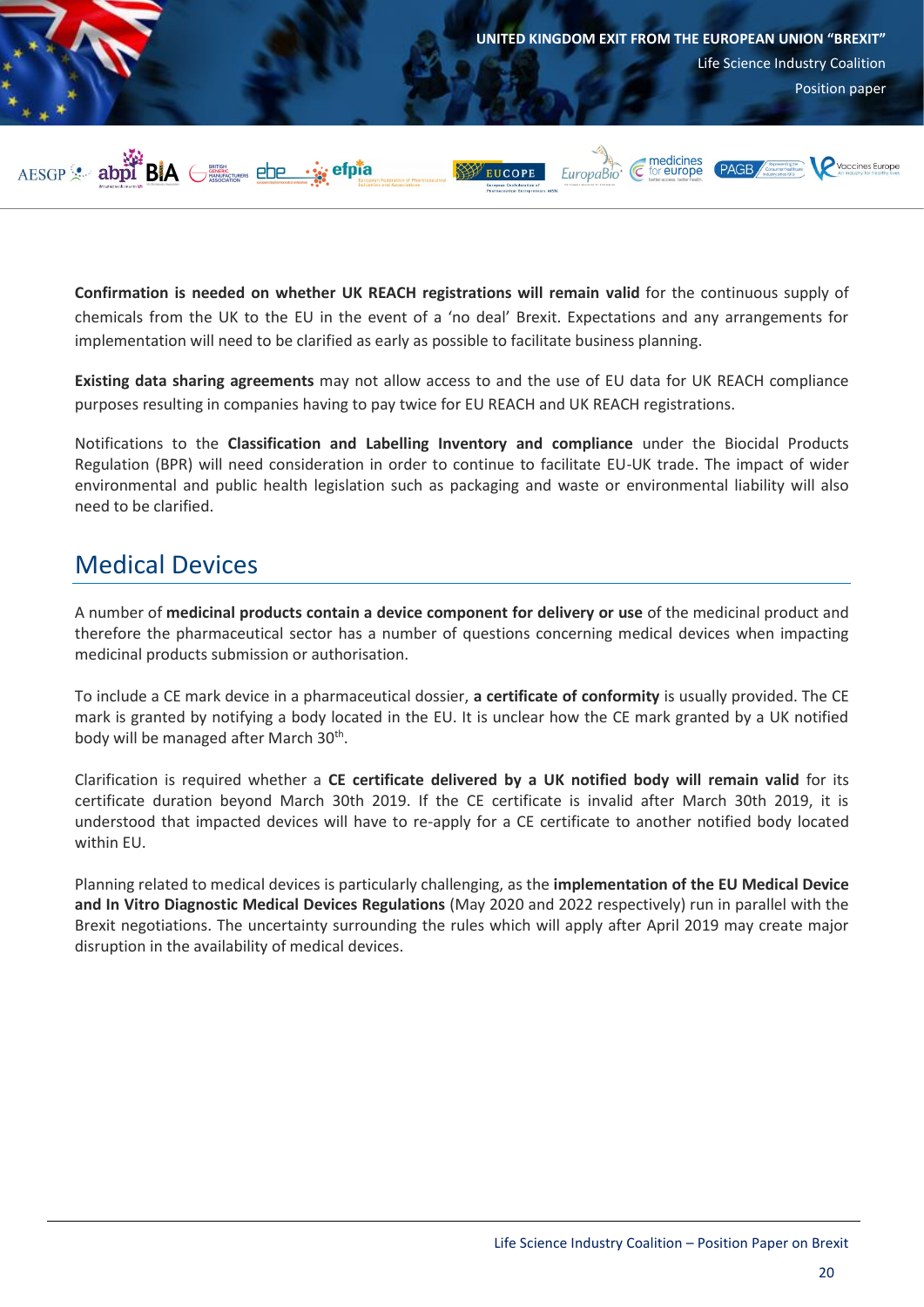

#### **Industry Proposals/Solutions**

#### Short term:

To ensure that there will be no disruption of patient access to necessary treatments, a transitional period is needed to implement secondary legislation for medical devices and in vitro diagnostic MD. The 4 digit notified body number is usually described in module 3 of the MA application file. If no change is made to the device during the switch from one notified body to another one, we consider that this change can be considered as administrative in nature (no risk for the patient), and we propose to consider such dossier update as an editorial change and to notify the Health Authority at the next opportunity.

#### Long term:

 $\overline{a}$ 

In the interest of patients and industry alike, EU and UK negotiators should work together to ensure that legislation relevant to the regulation of medical devices is as cohesive as possible for the sake of continued access to these products in the EU-27 and UK.

In line with the MedTech Europe Position Paper on Article 50, negotiations between the European Union and the United Kingdom (Brexit)<sup>8</sup>, the pharmaceutical sector agrees that a complete adoption of the EU MD regulations would be a desirable and comprehensive agreement between the EU and the UK post-Brexit.

There is already a very well-functioning arrangement in place between the EU and Switzerland, allowing a close collaboration on, and the free movement of, medical devices between both partners (Mutual Recognition Agreement 0.946.526.81). An approach following the example of this agreement could also work well for the EU-27 and UK in a post-Brexit scenario. However, in order to achieve this, the rules being introduced in the EU will also have to be fully transposed into U.K. law and may require an appropriate transitional period in order to avoid disruption of patient access to effective medical technology until such an agreement would become effective.

<sup>8</sup> <http://www.medtecheurope.org/MTE-position-paper-Brexit>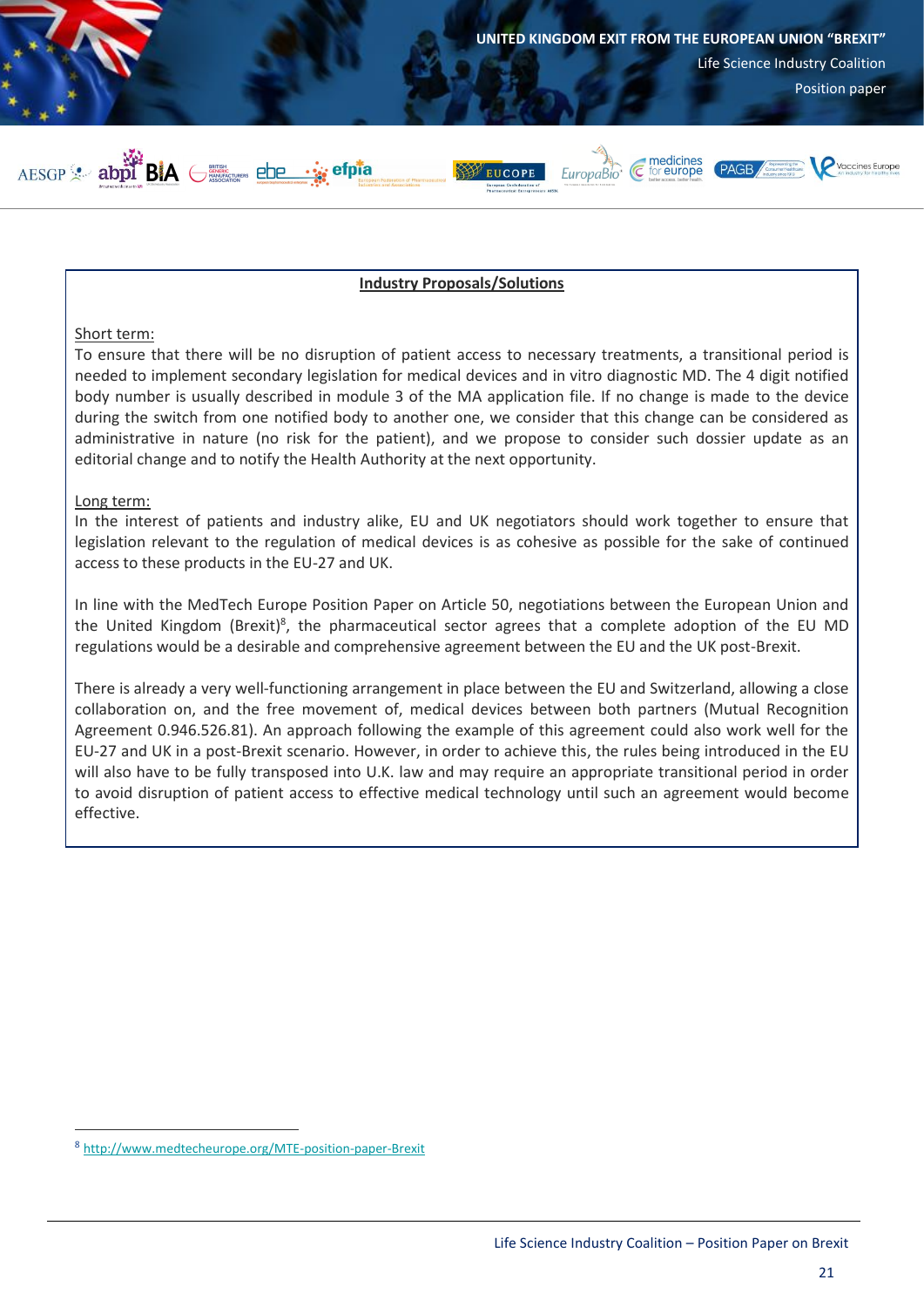

# <span id="page-22-0"></span>IV. Trade

## <span id="page-22-1"></span>Introduction

- In the event of withdrawal from the EU without agreement ahead of March 29, 2019, UK-EU trade falls back to WTO terms. It is vital that tariffs are not put in place between the EU and the UK, and that no non-tariff barriers are imposed between the two sides;
- Customs controls at UK-EU borders will be imposed if the UK is not within the Customs Union or the Single Market. These controls will be costly and time-consuming, with serious risks of limiting and delaying patients' access to medicines; to avoid this, the parties will need to find a solution to deliver frictionless trade after Brexit;
- Value Added Tax (VAT) will be one of the most complex and challenging areas after the exit of the UK. VAT will need to be pre-funded by pharmaceutical companies. This will have a significant cash-flow impact on pharmaceutical companies.
- In the context of the Free Trade Agreements (FTAs) concluded by the EU with third countries, which include preferential measures for goods developed in EU member states, the exclusion of the UK from FTAs would automatically exclude all operations undertaken in the UK from this preferential treatment, and have an impact on EU exports. The UK also risks losing the benefits of Mutual Recognition Agreements (MRAs) between the EU and third countries.
- In the short term, given the range of issues which present a major risk to continuity of supply of medicines to patients, and ability for businesses to operate effectively, it will be critical to provide an adequate transition period.

## <span id="page-22-2"></span>Tariff and non-tariff issues

 $\overline{a}$ 

### <span id="page-22-3"></span>EU tariffs on pharmaceutical products

Between January and October 2016, UK pharmaceutical finished product exports to the EU were valued at £9.4bn. The UK imported pharmaceutical finished products at a value of £14.7bn.<sup>9</sup> This trade is currently tarifffree. The current EU schedule of concessions on tariffs for finished pharmaceutical products are 0%, Active Pharmaceutical Ingredients (APIs) and intermediates are 0% if included within the Annex, and biologic products are typically 0%; raw materials and R&D materials are however often subject to positive rates of duty. These

<sup>&</sup>lt;sup>9</sup> Statistics on UK-EU trade, 7:<http://researchbriefings.parliament.uk/ResearchBriefing/Summary/CBP-7851>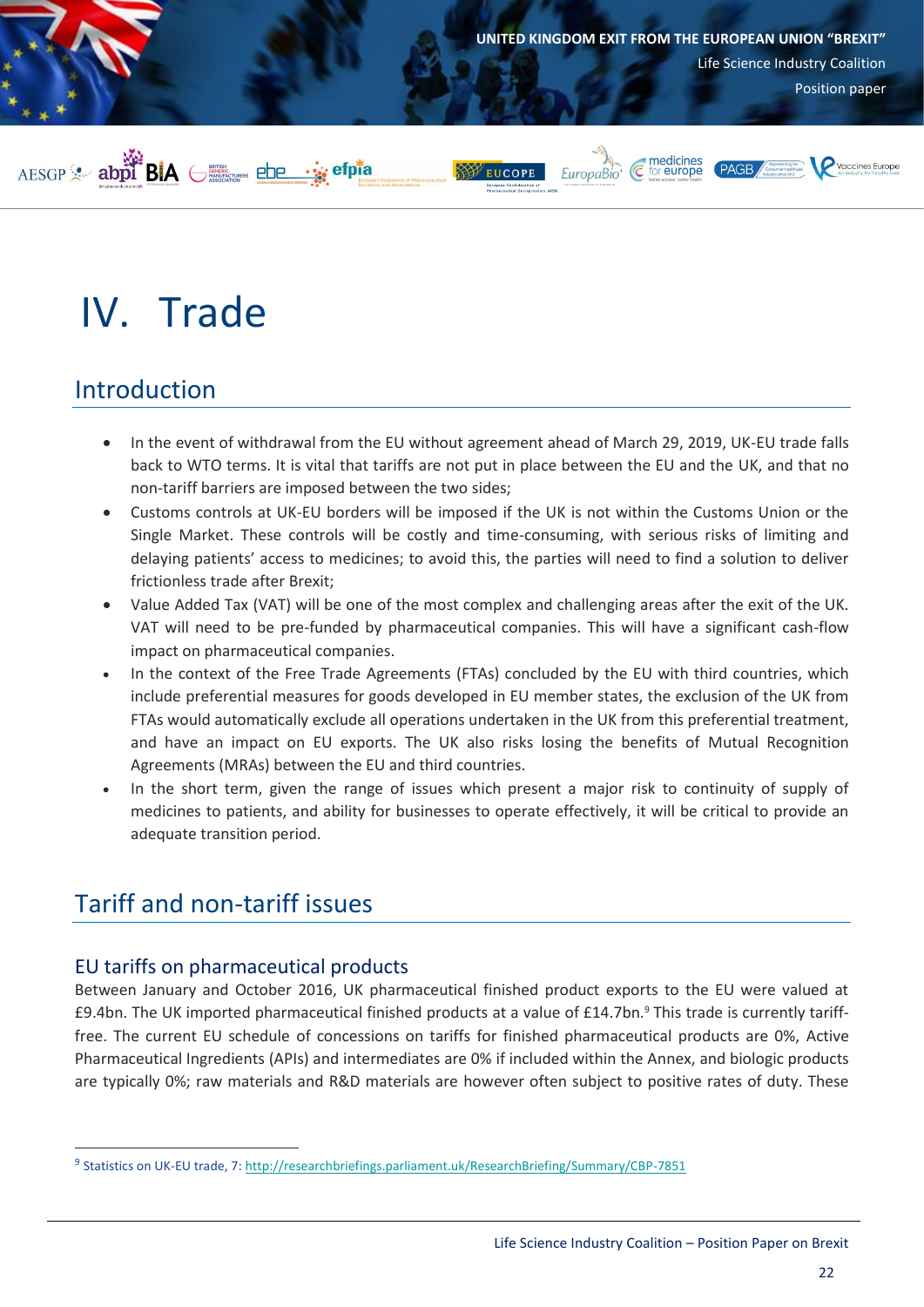

rates apply whether the products are shipped for commercial or research purposes.<sup>10</sup> This is in line with the global reduction of tariffs on certain pharmaceutical products, started during the Uruguay Round of trade talks in the early 1990s, which remain close to zero in developed countries and have been markedly reduced in developing countries and Least Developed Countries (LDCs). <sup>11</sup> However and critically for trade in medicines, the APIs and intermediates in the Annex reflects only a subset of materials which we would expect to trade, and this Annex has not been updated since 2010.

The UK should sign and implement the WTO Pharmaceutical Tariff Elimination Agreement<sup>12</sup>. However, this is not a blanket arrangement, but relates to a schedule of active ingredients and intermediate products which was last updated in 2010. It is not a comprehensive list.<sup>13</sup>

In the event of a WTO trade position, the UK-EU medicines trade may be affected by duty requirements at several stages of the supply chain. Complicated supply chain arrangements may involve crossing borders more than once. Given this, the UK should implement similar relief procedures to those of the EU<sup>14</sup>. Moreover, there are several other reliefs which should also be considered, including relief on R&D products, products tested to destruction and extension of inward processing to cover the old processing under customs control. However, authorisation to utilise these reliefs is not simple and UK importers/exporters should not be unduly penalised by needing to set these burdensome reliefs up for an interim period. Transitional measures need to be kept to a practical number and approach.

### <span id="page-23-0"></span>Non-tariff barriers

 $\overline{a}$ 

To ensure that trade is maintained, it is imperative that non-tariff barriers are not put in place in either the UK or EU.

Export controls and licenses are another factor of trade regulation for pharmaceuticals. It would be valuable for the UK to retain access to the EU general export license regime.

<sup>&</sup>lt;sup>10</sup> EU Schedule of Concessions, available to download here:<http://tariffdata.wto.org/>

<sup>&</sup>lt;sup>11</sup> WTO, Intellectual Property, Chapter 4: Medical technologies: the access dimension, D.1(b): [https://www.wto.org/english/tratop\\_e/trips\\_e/trilatweb\\_e/ch4d\\_trilat\\_web\\_13\\_e.htm](https://www.wto.org/english/tratop_e/trips_e/trilatweb_e/ch4d_trilat_web_13_e.htm)

<sup>12</sup> The Pharmaceutical Tariff Elimination Agreement was agreed by 22 countries**[\(1\)](http://www.europarl.europa.eu/sides/getDoc.do?pubRef=-//EP//TEXT+WQ+E-2004-0213+0+DOC+XML+V0//EN&language=bg#def1)** during the Uruguay Trade Round and entered into force on 1 January 1995. Signatories to the WTO Pharmaceutical Agreement are Canada, the European Union and its 28 Member States, Japan, Norway, Switzerland, the United States, and Macao (China).

<sup>13</sup> 2010 list is available here[: https://www.usitc.gov/publications/332/pub4181.pdf](https://www.usitc.gov/publications/332/pub4181.pdf) 

<sup>&</sup>lt;sup>14</sup> For example EU inward processing relief (relief from customs duties and import VAT on goods imported into the EU for processing before being consumed in the EU or exported back outside of the EU), and EU outward processing relief (relief from import duty on goods re-imported to the EU after being sent to a third country for processing or repair).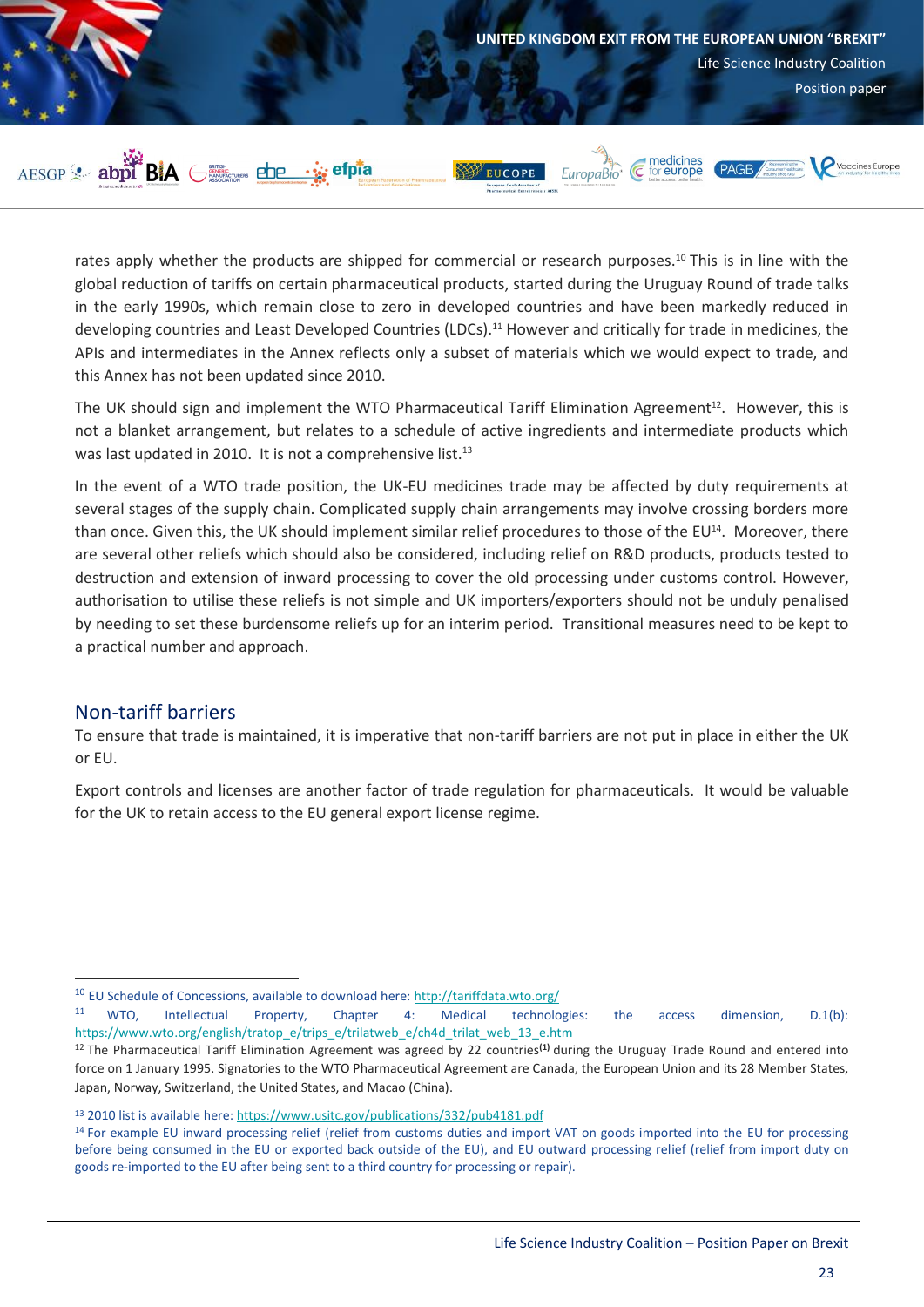

## <span id="page-24-0"></span>UK-EU customs border and pharmaceutical supply chains

The production of medicines involves complicated supply chains in which goods used in the research, development, manufacture and packing are transported between facilities in different countries. There are currently no declarations on movements of goods between EU member states. Once goods from outside the EU have been cleared in customs at the EU border, they are in free circulation within the EU. Many UK biotechnology and pharmaceutical companies rely on this free movement of goods within the EU in their supply chains and vice versa.

If the UK were to operate under a WTO framework, customs declarations would be required for exported and imported goods to and from the EU, as well as from non-EU states. This includes investigational medicinal products, intermediate goods, finished goods, research goods and services. To indicate the scale of trade just in finished products, a recent survey of EFPIA member companies showed that every month, 45 million packets of medicines are supplied from UK to the EU; going the other way, 37 million medicines packs go from the EU to the UK.<sup>15</sup>

The example below follows a chemically-processed medicine as it is manufactured and distributed in Europe, and where the introduction of trade borders will impact and impede supply.



*Example of how customs controls will slow down a small molecule medicine supply chain.* 

<sup>15</sup> <https://efpia.eu/media/288531/brexit-survey-outcome-08112017.pdf>

 $\overline{a}$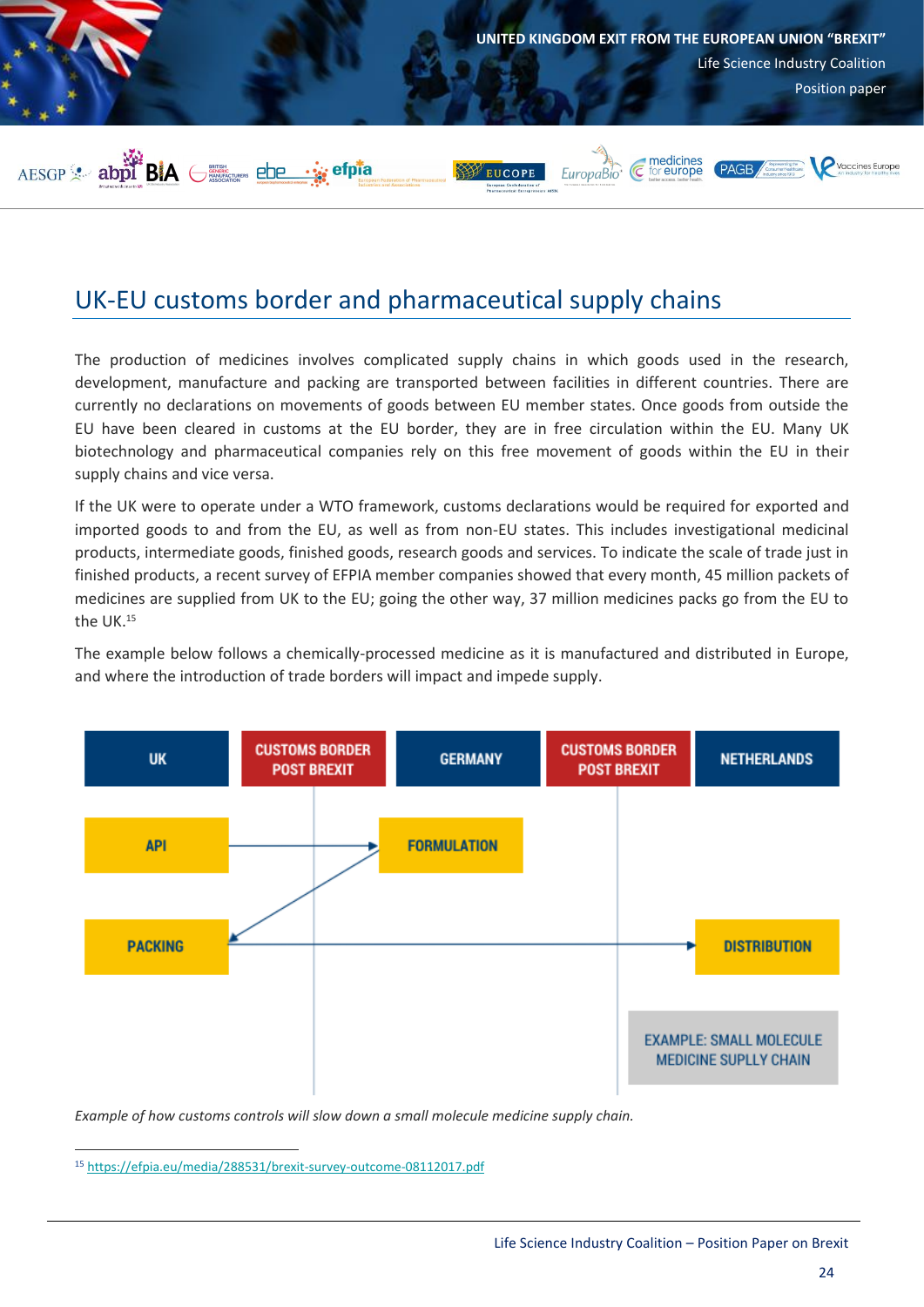

Increasingly time-consuming customs controls in medicine supply chains will have an economic impact of medicines trade. More importantly, however, customs controls and additional administrative burdens on companies to seek any form of additional authorisation would increase burdens on both the HMRC and European authorities as well as businesses, meaning that patients will have to wait longer to receive important medication; more acutely some medicines require cold chain storage or have short shelf lives, and thus cannot sit at borders. From a UK perspective, HMRC and EU27 competent authorities should cooperate to avoid an increase of the administrative burden on companies seeking any form of additional authorisation in order to achieve the Prime Minister's goal of "as frictionless trade as possible". If companies are required to obtain Authorised Economic Operator status, the concern is that neither HMRC nor business would be able to handle the additional workload in the short term.

In terms of administrative requirements, importers and exporters will be required to file Customs Declarations with the EU and UK. Traders will also need to hold additional data to support the correct completion of these declarations. The costs and time required to complete these declarations (including fees paid to customs agents) will be substantial.

It is estimated that export declarations to the EU amount to around 497 and import declarations into the UK to around 777 between January and October 2016. For each declaration, pharmaceutical companies have to bear significant costs.

The Union Customs Code (UCC) was implemented across the EU in May 2016 and it has introduced changes in movement of goods across EU borders, including IT systems development and requirements. In particular, the UCC requires all exchanges of information (including declarations) to be electronic. Looking to the future scenario in the UK, there are complications in the requirements of the UCC that would be an advantage for the UK to resolve when it leaves the European Union. Moreover, given the overwhelming increase in the volume of import/export declarations that will need to be processed for trade, there is a concern whether the HMRC's IT systems will be able to absorb this new volume; directing resources to this need rather than the UCC plan should be considered. For example, implementing the same or a similar system as the one used in EU27 countries would definitely reduce some of the IT burdens companies are going to face.

## <span id="page-25-0"></span>Value Added Tax in Trade

Value Added Tax (VAT) liability and treatment will be complicated in a cross-border trade setting. Many UK companies have multiple VAT registrations and VAT filing requirements across the EU. Import VAT will be payable on all non-UK sourced goods before they can be brought into free circulation within the UK.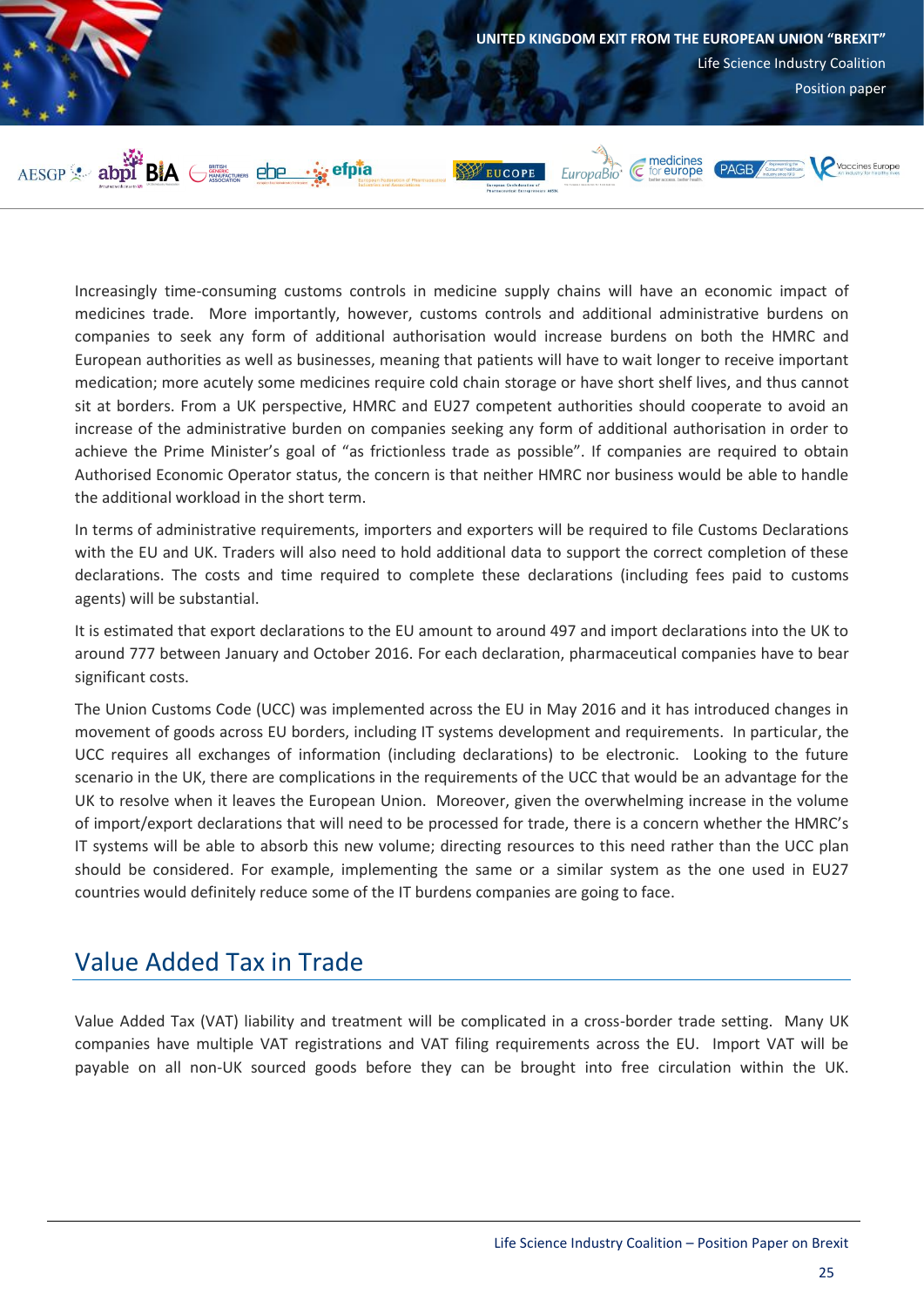

Triangulation<sup>16</sup> procedures will no longer apply. Intra EU trade declarations (Intrastat declarations, EC sales lists) will also no longer be necessary, but replaced by customs declarations.

Businesses will have to make advanced payment of import VAT to HMRC (although a deferment account can allow payment to be delayed to the following month). Depending on how the UK establishes tax requirements, this could have considerable cashflow impacts for many pharmaceutical businesses. For example, some countries (e.g. the Netherlands) have established a mechanism for simultaneous payment and recovery of import VAT for fully taxable businesses, which yields no cashflow impact. Enhanced import VAT relief could be applied to areas of strategic value to the UK, such as pharmaceutical research, clinical trials, manufacture and packaging, whereby the processor (rather than the owner or future owner of imported goods) can recover the tax paid.

## <span id="page-26-0"></span>The impact on existing FTAs

 $\overline{a}$ 

The EU has signed around 35 free trade agreements (FTAs) with non-EU countries. Several trade agreements are currently under negotiation or nearing implementation. While the UK currently trades with non-EU states via these 35 FTAs, this will cease to apply to the UK once it leaves the EU. If the UK leaves the EU without an agreement on trade and no adequate transitional arrangements, the trade regulated by these FTAs will also revert to WTO rules.

An eventual exclusion of the UK from the terms of these FTAs might create potential barriers to access markets and also lead to additional duty costs in these specific countries for pharmaceuticals exported from the UK. Indeed, the existing FTAs include preferential measures for goods developed in EU member states. The exclusion of the UK from the covered member states would automatically exclude all operations undertaken in the UK by pharmaceutical companies from this preferential treatment.

It would also be particularly important to better understand what rules of origin would be applied in the UK, also given the impact for EU exports to third countries and for integrated supply chains.

Were the UK to remain party to EU FTAs, this would benefit the UK (reduced duty costs, improved market access) but also the EU (maintains number of EU exports covered by relief, improves EU negotiation position for future FTAs). From a regulatory viewpoint, maintaining UK access to other trade related agreements such

<sup>&</sup>lt;sup>16</sup> For details on triangulation, see[: https://www.gov.uk/government/publications/vat-notice-725-the-single-market/vat-notice-726-the](https://www.gov.uk/government/publications/vat-notice-725-the-single-market/vat-notice-726-the-single-market#triangulation)[single-market#triangulation](https://www.gov.uk/government/publications/vat-notice-725-the-single-market/vat-notice-726-the-single-market#triangulation)